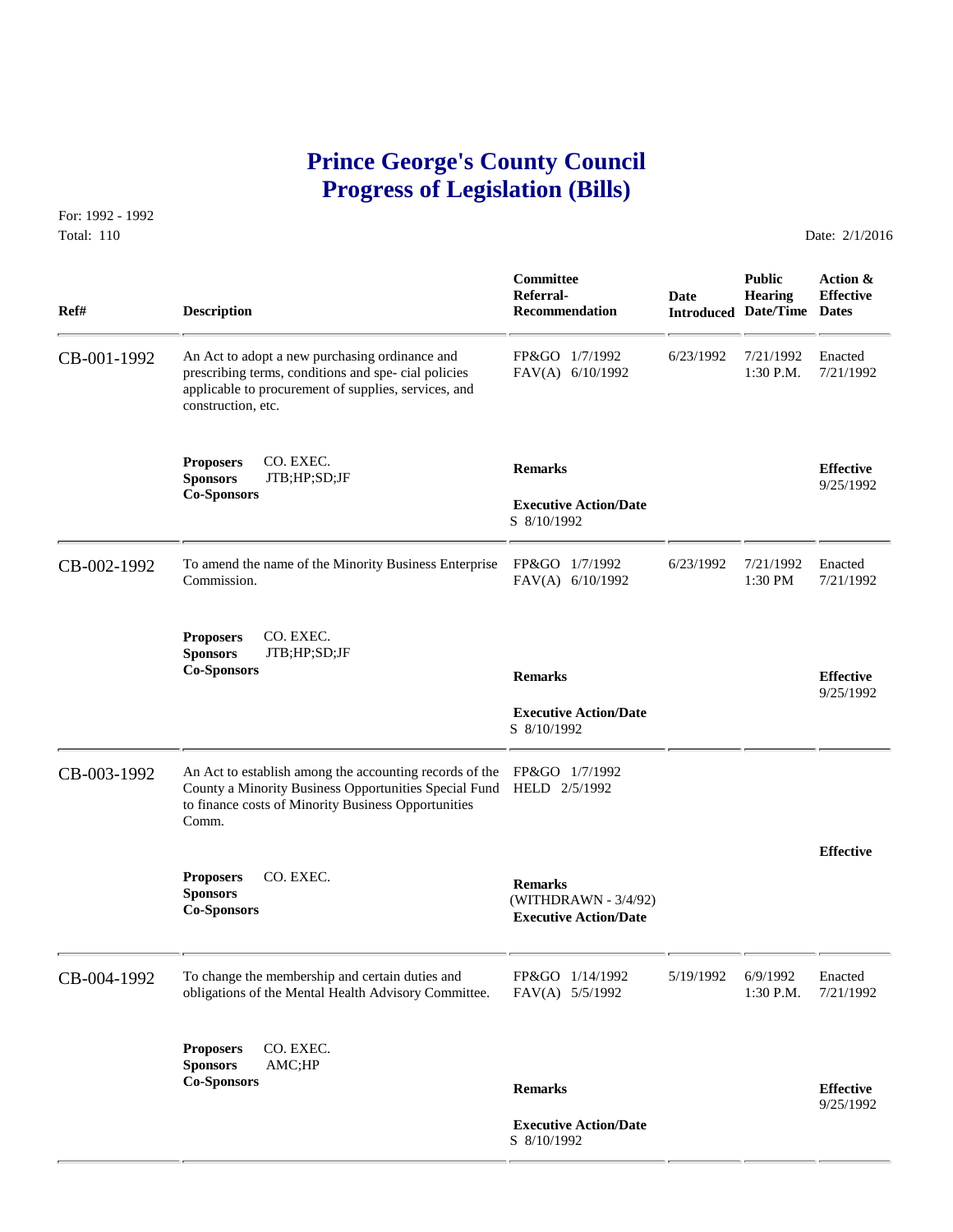| <b>Description</b><br>An Ordinance for the purpose of permitting a riding<br>stable in the R-E and R-R Zones under certain<br>circumstances.                                | Committee<br>Referral-<br><b>Recommendation</b><br>P&Z 1/14/1992<br>FAV(A) 2/3/1992 | Date<br>Introduced<br>2/18/1992                                                                                                                                                                                  | <b>Public</b><br><b>Hearing</b><br>Date/Time<br>4/7/1992<br>1:30 P.M. | Action &<br><b>Effective</b><br><b>Dates</b><br>Enacted<br>4/7/1992 |
|-----------------------------------------------------------------------------------------------------------------------------------------------------------------------------|-------------------------------------------------------------------------------------|------------------------------------------------------------------------------------------------------------------------------------------------------------------------------------------------------------------|-----------------------------------------------------------------------|---------------------------------------------------------------------|
| <b>SD</b><br><b>Proposers</b><br><b>Sponsors</b><br><b>SD</b><br><b>Co-Sponsors</b>                                                                                         | <b>Remarks</b><br><b>Executive Action/Date</b>                                      |                                                                                                                                                                                                                  |                                                                       | <b>Effective</b><br>6/30/1992                                       |
| An Ordinance to add time limits to the application<br>process for adult bookstore S.E., clarifying certain terms<br>used in the ordinance, deleting obsolete language, etc. | P&Z 1/14/1992<br>FAV(A) 2/3/1992                                                    | 2/18/1992                                                                                                                                                                                                        | 4/7/1992<br>1:30 P.M.                                                 | Enacted<br>4/7/1992                                                 |
| RC;SM<br><b>Proposers</b><br>RC;SM;FC;JTB<br><b>Sponsors</b><br><b>Co-Sponsors</b>                                                                                          | <b>Remarks</b><br><b>Executive Action/Date</b>                                      |                                                                                                                                                                                                                  |                                                                       | <b>Effective</b><br>6/30/1992                                       |
| artist studios in Residential Zones.                                                                                                                                        | HELD 3/4/1992                                                                       |                                                                                                                                                                                                                  |                                                                       |                                                                     |
| SM;JTB<br><b>Proposers</b><br><b>Sponsors</b><br>SM;JTB<br><b>Co-Sponsors</b>                                                                                               | <b>Remarks</b><br><b>Executive Action/Date</b>                                      |                                                                                                                                                                                                                  |                                                                       | <b>Effective</b>                                                    |
| To restrict unsupervised access by minors to certain<br>post specific warning notice; & providing penalties.                                                                | FP&GO 1/21/1992                                                                     | 2/18/1992                                                                                                                                                                                                        | 3/17/1992<br>1:30 P.M.                                                |                                                                     |
| AMC;HP;SD<br><b>Proposers</b><br><b>Sponsors</b><br>AMC;HP;SD<br><b>Co-Sponsors</b>                                                                                         | <b>Remarks</b><br><b>Executive Action/Date</b>                                      |                                                                                                                                                                                                                  |                                                                       | <b>Effective</b>                                                    |
| An Ordinance to extend the validity period of approved<br>Detailed Site Plans for one year.                                                                                 | P&Z 2/11/1992<br>FAV 3/4/1992                                                       | 3/17/1992                                                                                                                                                                                                        | 4/21/1992<br>$1:30$ P.M.                                              | Enacted<br>4/21/1992                                                |
| M-NCPPC<br><b>Proposers</b><br><b>Sponsors</b><br>FC;JTB<br><b>Co-Sponsors</b>                                                                                              | <b>Remarks</b>                                                                      |                                                                                                                                                                                                                  |                                                                       | <b>Effective</b><br>4/21/1992                                       |
|                                                                                                                                                                             |                                                                                     | An Ordinance for the purpose of permitting professional P&Z 1/28/1992<br>firearms; to require dealers to offer safeguard devices $& \text{FAV} \quad \frac{2}{5}/\frac{1992}{2}$<br><b>Executive Action/Date</b> |                                                                       |                                                                     |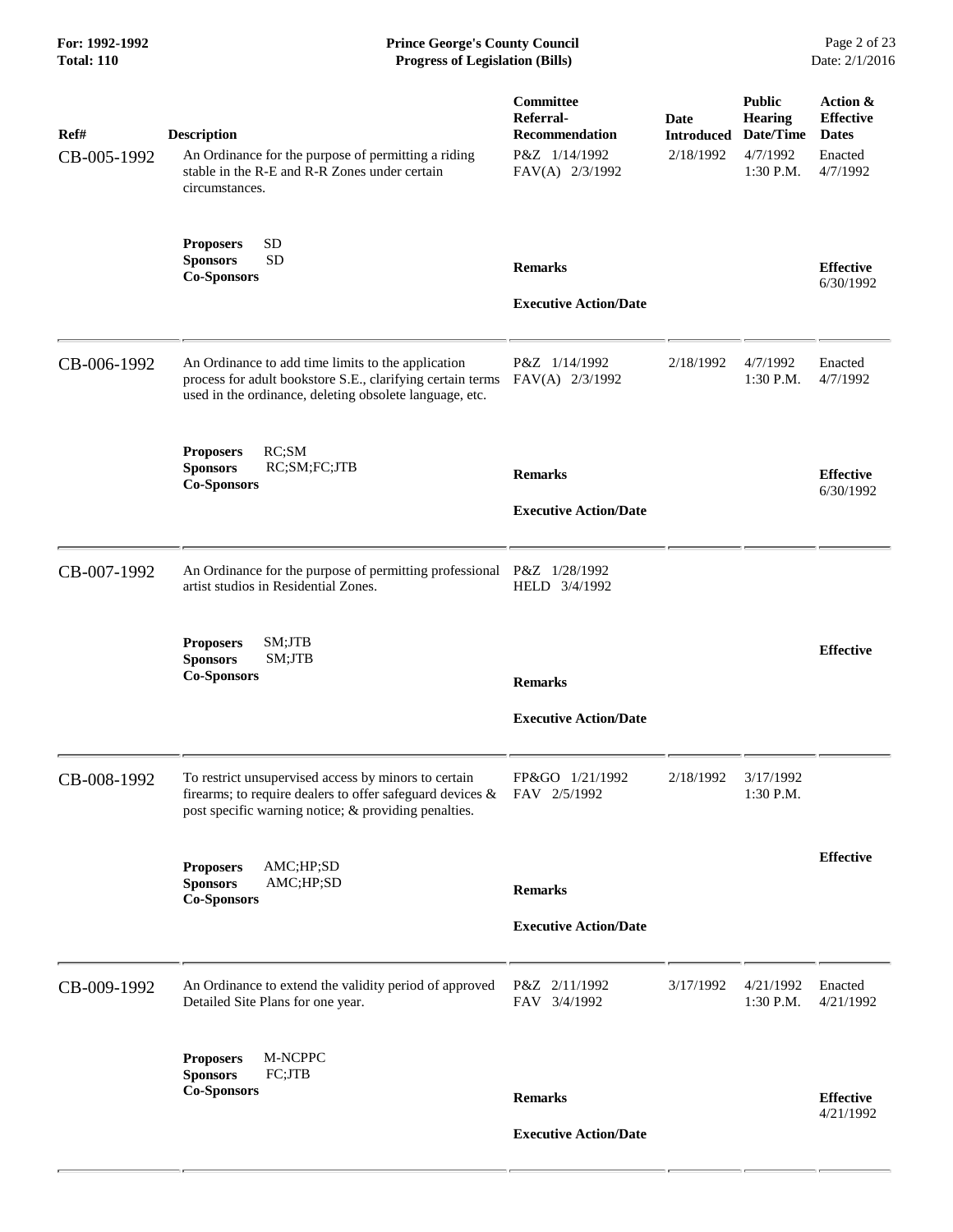| Ref#<br>CB-010-1992 | <b>Description</b><br>An Ordinance for the purpose of amending the<br>regulations and design standards for the V-L, V-M, and<br>R-L Zones.                                            | Committee<br>Referral-<br><b>Recommendation</b><br>P&Z 2/11/1992<br>FAV(A) 4/22/1992 | Date<br><b>Introduced</b><br>5/5/1992 | <b>Public</b><br><b>Hearing</b><br>Date/Time<br>5/26/1992<br>1:30 P.M. | Action &<br><b>Effective</b><br><b>Dates</b><br>Enacted<br>5/26/1992 |
|---------------------|---------------------------------------------------------------------------------------------------------------------------------------------------------------------------------------|--------------------------------------------------------------------------------------|---------------------------------------|------------------------------------------------------------------------|----------------------------------------------------------------------|
|                     | JTB;KW<br><b>Proposers</b><br>JTB;KW;SD;HP<br><b>Sponsors</b><br><b>Co-Sponsors</b>                                                                                                   | <b>Remarks</b><br><b>Executive Action/Date</b>                                       |                                       |                                                                        | <b>Effective</b><br>6/30/1992                                        |
| CB-011-1992         | An Ordinance to ensure that Zoning Hearing Examiners<br>have authority to deny receipt or receive new evidence<br>after a case has been recessed, continued, remanded, etc.           | P&Z 2/11/1992<br>FAV(A) 3/4/1992                                                     | 3/17/1992                             | 4/21/1992<br>1:30 P.M.                                                 | Enacted<br>4/21/1992                                                 |
|                     | <b>SD</b><br><b>Proposers</b><br><b>SD</b><br><b>Sponsors</b><br><b>Co-Sponsors</b>                                                                                                   | <b>Remarks</b><br><b>Executive Action/Date</b>                                       |                                       |                                                                        | <b>Effective</b><br>6/30/1992                                        |
| CB-012-1992         | To revise the County floodplain ordinance to conform to H&ED 2/11/1992<br>federal and State require- ments for continued<br>participation in the National Flood Insurance Program.    | FAV(A) 3/18/1992                                                                     | 3/31/1992                             | 4/28/1992<br>1:30 P.M.                                                 | Enacted<br>4/28/1992                                                 |
|                     | CO. EXEC.<br><b>Proposers</b><br>SD;FC<br><b>Sponsors</b><br><b>Co-Sponsors</b>                                                                                                       | <b>Remarks</b><br><b>Executive Action/Date</b><br>S 5/11/1992                        |                                       |                                                                        | <b>Effective</b><br>6/26/1992                                        |
| CB-013-1992         | Emergency Act declaring fiscal emergency; suspending<br>provisions of any Schedule of adopted Salary Plans<br>which provide for any increase in base hourly rate until<br>$10/1/92$ . | $C.0.W.$ $2/18/1992$<br>FAV 2/25/1992                                                | 2/18/1992                             | 3/10/1992<br>1:30 P.M.                                                 | Enacted<br>3/24/1992<br>V.Override<br>3/31/1992                      |
|                     | <b>Proposers</b><br>RC;KW;AMC;FC;SD;SM;JF<br><b>Sponsors</b><br>RC;KW;AMC;FC;SD;SM;JF<br><b>Co-Sponsors</b>                                                                           | <b>Remarks</b><br><b>Executive Action/Date</b><br>V 3/24/1992                        |                                       |                                                                        | <b>Effective</b><br>3/31/1992                                        |
| CB-014-1992         | An Ordinance to allow private airstrips as a permitted use P&Z 2/25/1992<br>in the O-S Zone under certain conditions.                                                                 | FAV(A) 3/16/1992                                                                     | 3/31/1992                             | 5/19/1992<br>1:30 P.M.                                                 | Enacted<br>5/19/1992                                                 |
|                     | KW<br><b>Proposers</b><br><b>Sponsors</b><br><b>KW</b><br><b>Co-Sponsors</b>                                                                                                          | <b>Remarks</b>                                                                       |                                       |                                                                        | <b>Effective</b><br>6/30/1992                                        |
|                     |                                                                                                                                                                                       | <b>Executive Action/Date</b>                                                         |                                       |                                                                        |                                                                      |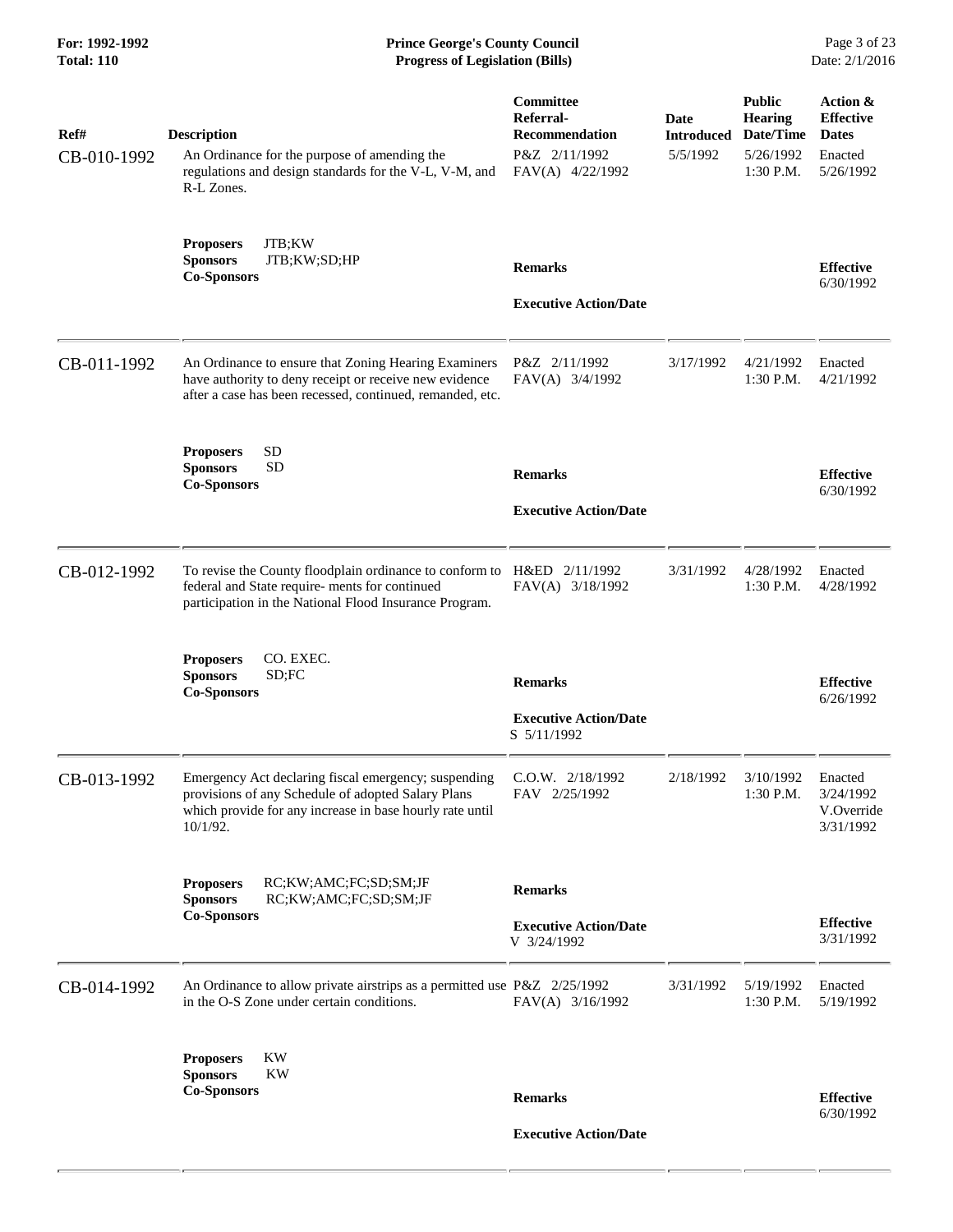| Ref#<br>CB-015-1992 | <b>Description</b><br>An Act concerning the Prince George's County Code<br>(1991 Edition) to adopt and publish the 1991 Edition of<br>the Prince George's County Code.           | Committee<br>Referral-<br>Recommendation<br>FP&GO 3/10/1992<br>FAV 4/15/1992  | Date<br>5/5/1992 | <b>Public</b><br><b>Hearing</b><br><b>Introduced Date/Time</b><br>6/2/1992<br>1:30 P.M. | Action &<br><b>Effective</b><br><b>Dates</b><br>Enacted<br>6/2/1992 |
|---------------------|----------------------------------------------------------------------------------------------------------------------------------------------------------------------------------|-------------------------------------------------------------------------------|------------------|-----------------------------------------------------------------------------------------|---------------------------------------------------------------------|
|                     | RC<br><b>Proposers</b><br>RC;FC<br><b>Sponsors</b><br><b>Co-Sponsors</b>                                                                                                         | <b>Remarks</b><br><b>Executive Action/Date</b><br>S 6/4/1992                  |                  |                                                                                         | <b>Effective</b><br>7/20/1992                                       |
| CB-016-1992         | An Ordinance establishing procedures for primary and<br>secondary amendments to the Transit District<br>Development Plan & estab-lishing separate approval<br>procedures.        | P&Z 2/25/1992<br>FAV(A) 3/16/1992                                             | 3/31/1992        | 5/19/1992<br>1:30 P.M.                                                                  | Enacted<br>5/26/1992                                                |
|                     | <b>Proposers</b><br>AMC<br><b>Sponsors</b><br>AMC<br><b>Co-Sponsors</b>                                                                                                          | <b>Remarks</b><br><b>Executive Action/Date</b>                                |                  |                                                                                         | <b>Effective</b><br>6/30/1992                                       |
| CB-017-1992         | An Act for the purpose of clarifying the validity period<br>for preliminary plats of subdivision for land within the<br>T-D-O Zone under certain circumstances.                  | P&Z 2/25/1992<br>FAV(A) 3/16/1992                                             | 3/31/1992        | 6/2/1992<br>1:30 P.M.                                                                   | Enacted<br>6/2/1992                                                 |
|                     | <b>Proposers</b><br>AMC<br><b>AMC</b><br><b>Sponsors</b><br><b>Co-Sponsors</b>                                                                                                   | <b>Remarks</b><br><b>Executive Action/Date</b><br>S 6/19/1992                 |                  |                                                                                         | <b>Effective</b><br>7/20/1992                                       |
| CB-018-1992         | Charter Amendment to provide establish-ment of a<br>contingency reserve of 3% of the general fund in the<br>current expense budget proposed by the County<br>Executive.          | C.O.W. 2/25/1992<br>FAV(A) 3/10/1992                                          | 3/17/1992        | 4/7/1992<br>1:30 P.M.                                                                   | Enacted<br>4/7/1992                                                 |
|                     | <b>KW</b><br><b>Proposers</b><br>KW;FC;RC;SM;JTB;SD<br><b>Sponsors</b><br><b>Co-Sponsors</b>                                                                                     | <b>Remarks</b><br>(VOTERS APPROVED<br>11/3/92<br><b>Executive Action/Date</b> |                  |                                                                                         | <b>Effective</b><br>12/4/1992                                       |
| CB-019-1992         | Charter Amendment to permit County Council to<br>decrease, but not increase, estimates of revenue<br>contained in proposed current expense budget submitted<br>by the Executive. | $C.0.W.$ $2/25/1992$<br>HELD 3/10/1992                                        |                  |                                                                                         |                                                                     |
|                     | <b>KW</b><br><b>Proposers</b>                                                                                                                                                    | <b>Remarks</b>                                                                |                  |                                                                                         | <b>Effective</b>                                                    |
|                     | KW;FC;RC;SM;JTB;SD<br><b>Sponsors</b><br><b>Co-Sponsors</b>                                                                                                                      |                                                                               |                  |                                                                                         |                                                                     |
|                     |                                                                                                                                                                                  | <b>Executive Action/Date</b>                                                  |                  |                                                                                         |                                                                     |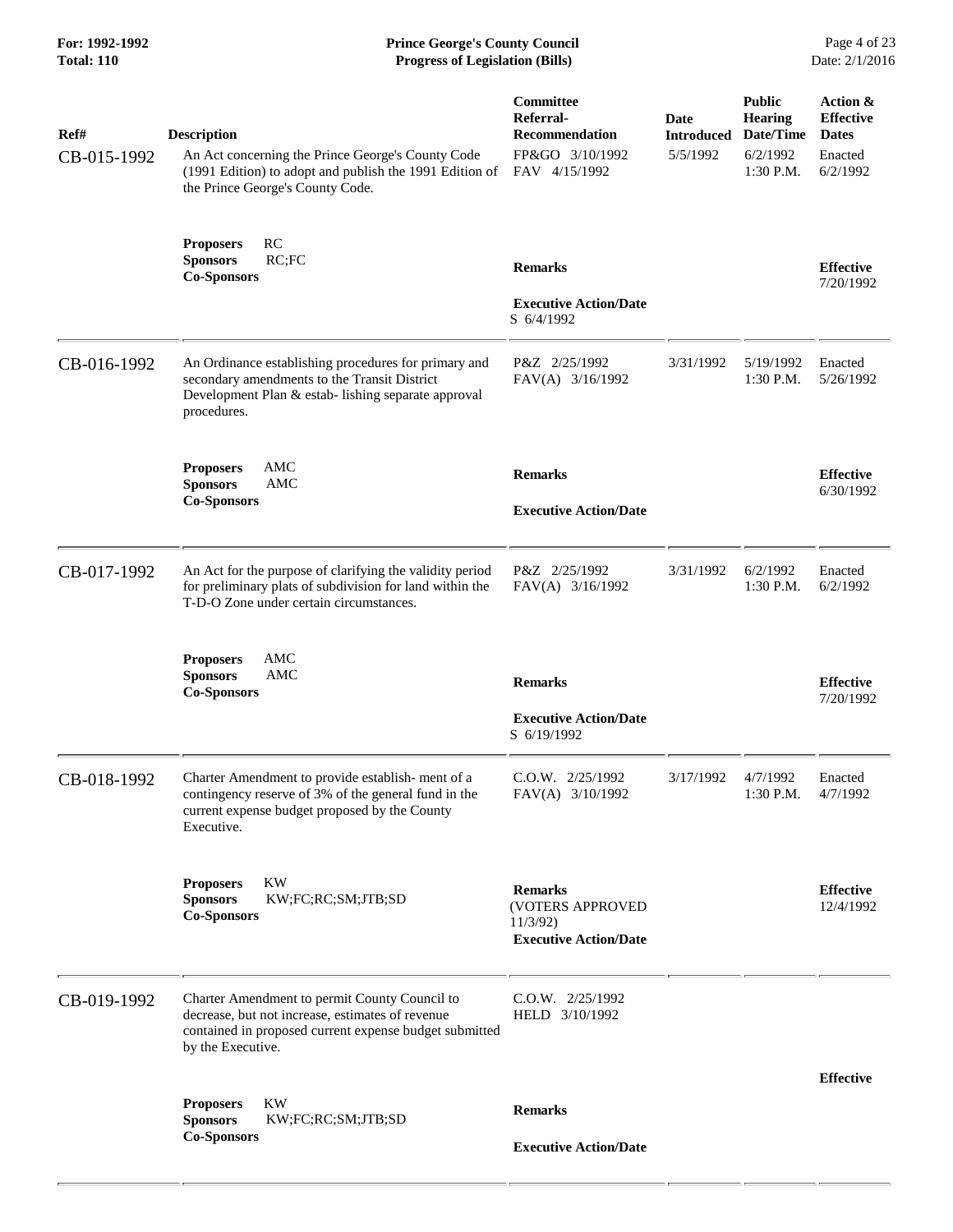## **For: 1992-1992 Prince George's County Council** Page 5 of 23<br> **Prince George's County Council** Page 5 of 23<br> **Progress of Legislation (Bills)** Date: 2/1/2016 **Total: 110 Progress of Legislation (Bills)**

| Ref#<br>CB-020-1992 | <b>Description</b><br>To provide civil monetary fines for adver-tising,<br>marketing or selling as historic sites or resources those<br>properties which are not designated as historic sites, etc. | Committee<br>Referral-<br><b>Recommendation</b><br>FP&GO 3/10/1992<br>FAV(A) 4/23/1992 | Date<br><b>Introduced</b><br>5/5/1992 | <b>Public</b><br><b>Hearing</b><br>Date/Time<br>6/9/1992<br>1:30 P.M. | Action &<br><b>Effective</b><br><b>Dates</b><br>Enacted<br>6/16/1992 |
|---------------------|-----------------------------------------------------------------------------------------------------------------------------------------------------------------------------------------------------|----------------------------------------------------------------------------------------|---------------------------------------|-----------------------------------------------------------------------|----------------------------------------------------------------------|
|                     | <b>SD</b><br><b>Proposers</b><br>SD;JF;JTB<br><b>Sponsors</b><br><b>Co-Sponsors</b>                                                                                                                 | <b>Remarks</b><br><b>Executive Action/Date</b><br>S 6/19/1992                          |                                       |                                                                       | <b>Effective</b><br>8/4/1992                                         |
| CB-021-1992         | Zoning Ordinance to eliminate the require- ment that<br>installation facilities be "accessory" uses and subordinate FAV 4/6/1992<br>in floor area to the primary use.                               | P&Z 3/17/1992                                                                          | 4/21/1992                             | 5/19/1992<br>1:30 P.M.                                                | Enacted<br>5/19/1992                                                 |
|                     | RC<br><b>Proposers</b><br><b>Sponsors</b><br>RC<br><b>Co-Sponsors</b>                                                                                                                               | <b>Remarks</b><br><b>Executive Action/Date</b>                                         |                                       |                                                                       | <b>Effective</b><br>6/30/1992                                        |
| CB-022-1992         | Subdivision Bill exempting preliminary plat in V-L &<br>V-M Zones from requirement for standard walkways &<br>mandatory dedication of parkland, etc.                                                | P&Z 3/17/1992<br>HELD 4/22/1992                                                        |                                       |                                                                       |                                                                      |
|                     | <b>Proposers</b><br>SD;JTB;KW<br><b>Sponsors</b><br>SD;JTB;KW<br><b>Co-Sponsors</b>                                                                                                                 | <b>Remarks</b><br><b>Executive Action/Date</b>                                         |                                       |                                                                       | <b>Effective</b>                                                     |
| CB-023-1992         | An Ordinance clarifying the definition of outdoor<br>advertising signs (billboards) to include both commercial FAV(A) 4/6/1992<br>& non-commercial copy; etc.                                       | P&Z 3/17/1992                                                                          | 3/17/1992                             | 4/7/1992<br>1:30 P.M.                                                 | Enacted<br>4/7/1992                                                  |
|                     | FC<br><b>Proposers</b><br><b>Sponsors</b><br>FC;AMC;SD<br><b>Co-Sponsors</b>                                                                                                                        | <b>Remarks</b><br><b>Executive Action/Date</b>                                         |                                       |                                                                       | <b>Effective</b><br>4/7/1992                                         |
| CB-024-1992         | An Ordinance to amend the definition of Home<br>Occupation to include the production of tangible art and FAV(A) 4/22/1992<br>craft objects for retail sale.                                         | P&Z 3/24/1992                                                                          | 5/5/1992                              | 5/26/1992<br>$1:30$ P.M.                                              | Enacted<br>5/26/1992                                                 |
|                     | SM<br><b>Proposers</b><br><b>SM</b><br><b>Sponsors</b><br><b>Co-Sponsors</b>                                                                                                                        | <b>Remarks</b><br><b>Executive Action/Date</b>                                         |                                       |                                                                       | <b>Effective</b><br>6/30/1992                                        |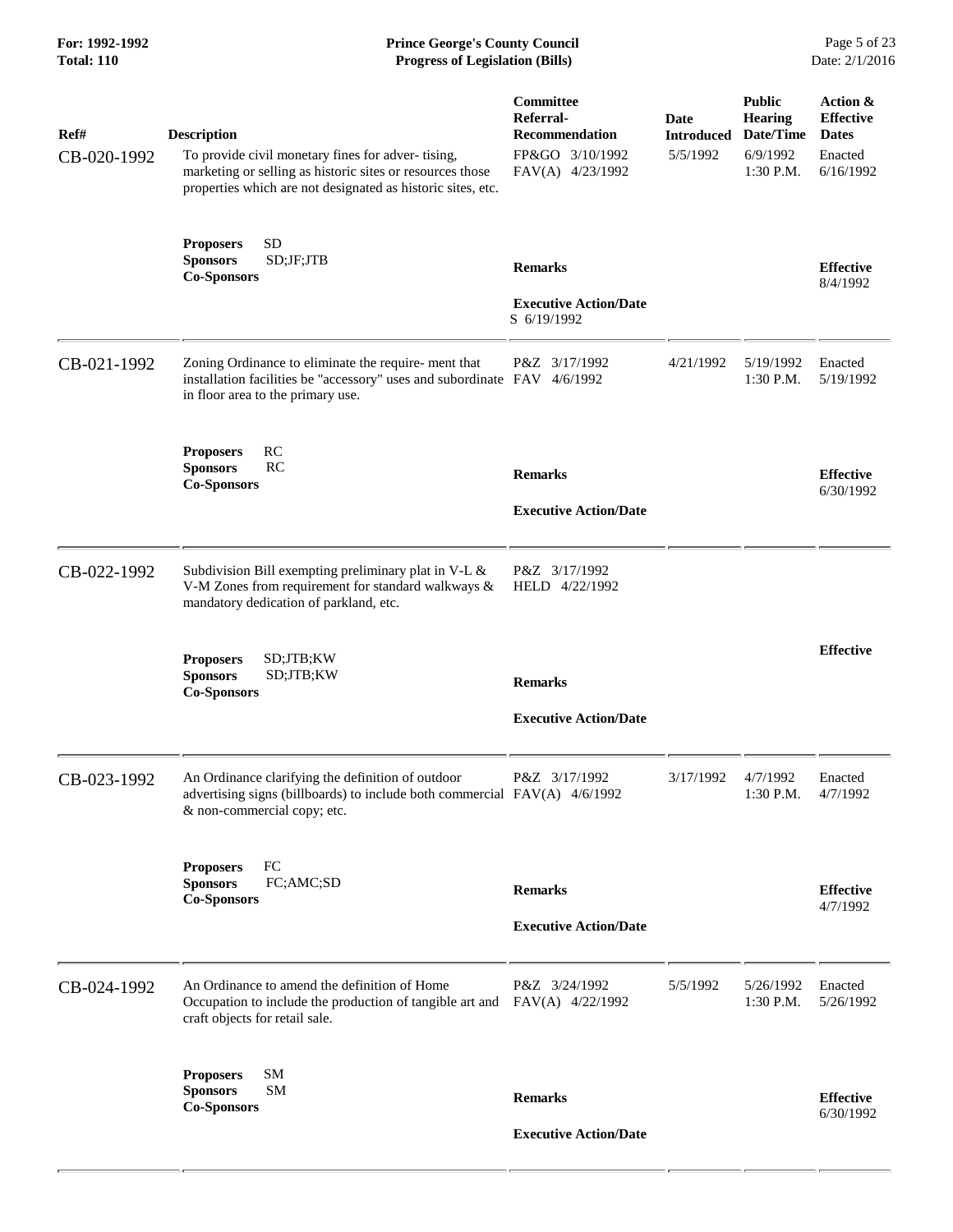| For: 1992-1992<br><b>Total: 110</b> | <b>Prince George's County Council</b><br><b>Progress of Legislation (Bills)</b>                                                                                                |                                                                 |                   |                                                                                          | Page 6 of 23<br>Date: 2/1/2016                                       |
|-------------------------------------|--------------------------------------------------------------------------------------------------------------------------------------------------------------------------------|-----------------------------------------------------------------|-------------------|------------------------------------------------------------------------------------------|----------------------------------------------------------------------|
| Ref#<br>CB-025-1992                 | <b>Description</b><br>An Ordinance for the purpose of clarifying the definition P&Z 3/24/1992<br>of a street.                                                                  | Committee<br>Referral-<br><b>Recommendation</b><br>FAV 4/6/1992 | Date<br>4/21/1992 | <b>Public</b><br><b>Hearing</b><br><b>Introduced Date/Time</b><br>5/19/1992<br>1:30 P.M. | Action &<br><b>Effective</b><br><b>Dates</b><br>Enacted<br>5/19/1992 |
|                                     | HP<br><b>Proposers</b><br>HP<br><b>Sponsors</b><br><b>Co-Sponsors</b>                                                                                                          | <b>Remarks</b><br><b>Executive Action/Date</b>                  |                   |                                                                                          | <b>Effective</b><br>6/30/1992                                        |
| CB-026-1992                         | Subdivision Bill to approve plats and development plans P&Z 3/24/1992<br>containing private roads, rights-of-way, and/or easements FAV(A) 4/6/1992<br>for opportunity housing. |                                                                 | 4/21/1992         | 6/2/1992<br>1:30 P.M.                                                                    | Enacted<br>6/2/1992                                                  |
|                                     | HP<br><b>Proposers</b><br><b>Sponsors</b><br>HP<br><b>Co-Sponsors</b>                                                                                                          | <b>Remarks</b><br><b>Executive Action/Date</b><br>S 6/19/1992   |                   |                                                                                          | <b>Effective</b><br>7/20/1992                                        |
| CB-027-1992                         | To provide an exemption from the amusement tax for<br>gross receipts from admissions to amateur or<br>intercollegiate athletic tourna- ments held within the<br>County.        | FP&GO 3/31/1992<br>FAV(A) 4/15/1992                             | 5/5/1992          | 6/2/1992<br>$1:30$ P.M.                                                                  | Enacted<br>6/2/1992                                                  |
|                                     | AMC<br><b>Proposers</b><br><b>Sponsors</b><br>AMC;JTB;HP;SD;JF;FC<br><b>Co-Sponsors</b>                                                                                        | <b>Remarks</b><br><b>Executive Action/Date</b><br>S 6/19/1992   |                   |                                                                                          | <b>Effective</b><br>8/4/1992                                         |
| CB-028-1992                         | Assigned.                                                                                                                                                                      |                                                                 |                   |                                                                                          |                                                                      |
|                                     | <b>Proposers</b><br><b>Sponsors</b><br><b>Co-Sponsors</b>                                                                                                                      | <b>Remarks</b><br><b>Executive Action/Date</b>                  |                   |                                                                                          | <b>Effective</b>                                                     |
| CB-029-1992                         | To transfer appropriations between capital projects in the FP&GO 4/7/1992<br>amount of \$1,095,000 from the Contingency Fund to<br>Addison Road and Adelphi Road.              | FAV 4/15/1992                                                   | 5/5/1992          | 6/2/1992<br>1:30 P.M.                                                                    | Enacted<br>6/2/1992                                                  |
|                                     | CO. EXEC.<br><b>Proposers</b><br>FC;JTB;HP;JF;SD<br><b>Sponsors</b><br><b>Co-Sponsors</b>                                                                                      | <b>Remarks</b><br><b>Executive Action/Date</b><br>S 6/19/1992   |                   |                                                                                          | <b>Effective</b><br>8/4/1992                                         |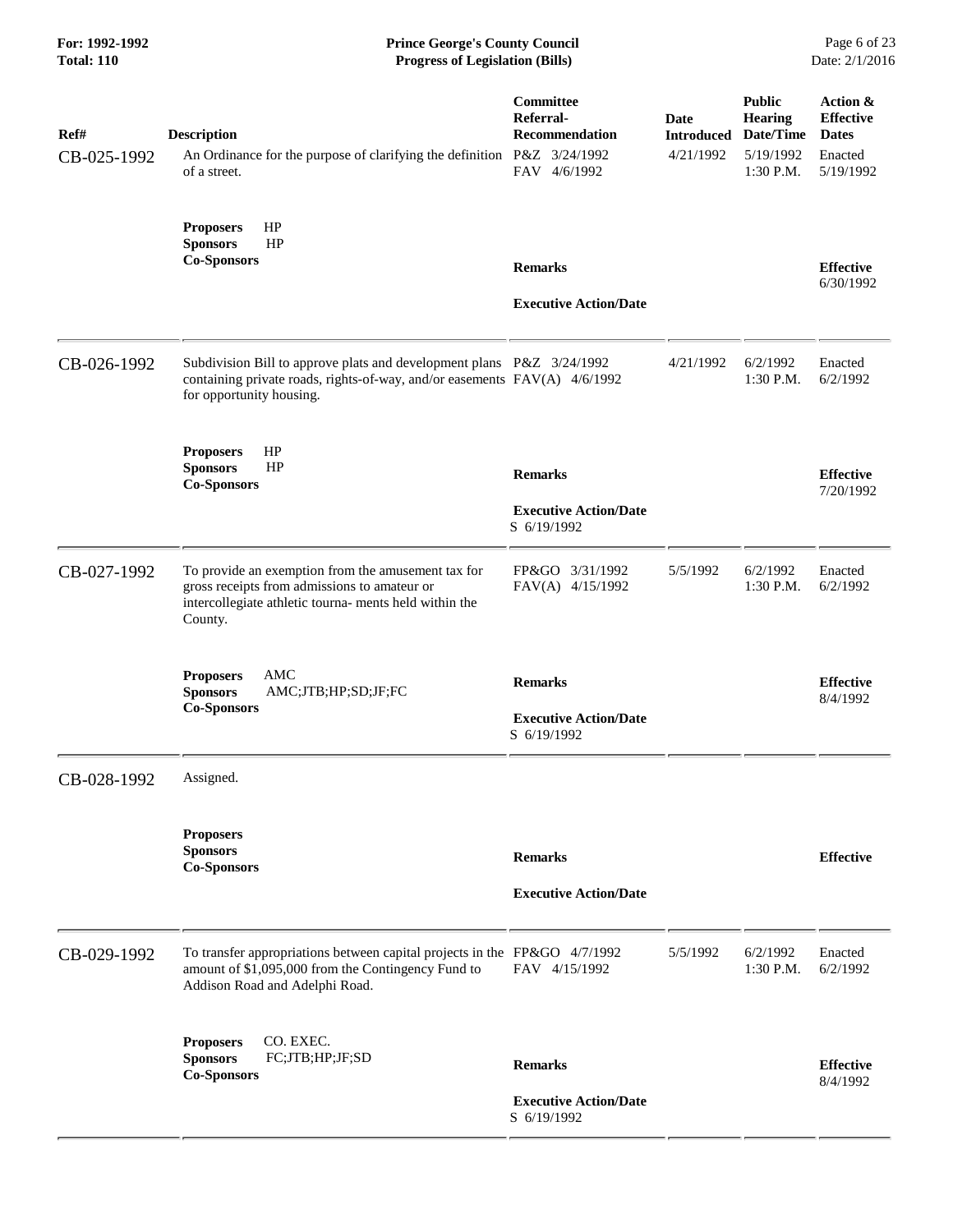| Ref#<br>CB-030-1992 | <b>Description</b><br>An Ordinance amending the Zoning Ordinance &<br>Landscape Manual screening requirements concerning                                                     | Committee<br>Referral-<br><b>Recommendation</b><br>P&Z 4/7/1992<br>FAV(A) 4/22/1992 | Date<br><b>Introduced</b><br>5/5/1992 | <b>Public</b><br><b>Hearing</b><br>Date/Time<br>5/26/1992<br>1:30 P.M. | Action &<br><b>Effective</b><br><b>Dates</b><br>Enacted<br>5/26/1992 |
|---------------------|------------------------------------------------------------------------------------------------------------------------------------------------------------------------------|-------------------------------------------------------------------------------------|---------------------------------------|------------------------------------------------------------------------|----------------------------------------------------------------------|
|                     | vehicle repair facilities, towing stations, and storage<br>yards.                                                                                                            |                                                                                     |                                       |                                                                        |                                                                      |
|                     | CO. EXEC.<br><b>Proposers</b><br><b>Sponsors</b><br><b>SD</b><br><b>Co-Sponsors</b>                                                                                          | <b>Remarks</b><br><b>Executive Action/Date</b>                                      |                                       |                                                                        | <b>Effective</b><br>6/30/1992                                        |
|                     |                                                                                                                                                                              |                                                                                     |                                       |                                                                        |                                                                      |
| CB-031-1992         | To establish an Intermediate Sanctions Policy Board to<br>develop policy guide-lines for pretrial release and inter-<br>mediate sentencing in the County.                    | FP&GO 4/21/1992<br>FAV(A) 5/12/1992                                                 | 5/26/1992                             | 6/23/1992<br>1:30 P.M.                                                 | Enacted<br>6/23/1992                                                 |
|                     | CO. EXEC.<br><b>Proposers</b><br><b>Sponsors</b><br>AMC;JTB;HP;FC<br><b>Co-Sponsors</b>                                                                                      | <b>Remarks</b>                                                                      |                                       |                                                                        | <b>Effective</b><br>8/24/1992                                        |
|                     |                                                                                                                                                                              | <b>Executive Action/Date</b><br>S 7/7/1992                                          |                                       |                                                                        |                                                                      |
| CB-032-1992         | An Act to restrict door-to-door soliciting to daytime<br>hours.                                                                                                              | FP&GO 4/7/1992<br>FAV 4/15/1992                                                     | 5/5/1992                              | 6/9/1992<br>1:30 P.M.                                                  | Enacted<br>6/16/1992                                                 |
|                     | <b>Proposers</b><br>SМ<br><b>Sponsors</b><br>SM;JTB;JF;RC;FC<br><b>Co-Sponsors</b>                                                                                           | <b>Remarks</b>                                                                      |                                       |                                                                        | <b>Effective</b>                                                     |
|                     |                                                                                                                                                                              | <b>Executive Action/Date</b><br>S 6/19/1992                                         |                                       |                                                                        | 8/4/1992                                                             |
| CB-033-1992         | An Ordinance for the purpose of initiating and approving P&Z 4/14/1992<br>a Sectional Map Amendment concurrently with the<br>initiation and approval of an Area Master Plan. | FAV(A) 4/22/1992                                                                    | 5/5/1992                              | 5/26/1992<br>1:30 P.M.                                                 | Enacted<br>5/26/1992                                                 |
|                     | M-NCPPC<br><b>Proposers</b><br><b>Sponsors</b><br>RC;KW;SD;JF;JTB;FC<br><b>Co-Sponsors</b>                                                                                   | <b>Remarks</b>                                                                      |                                       |                                                                        | <b>Effective</b><br>5/26/1992                                        |
|                     |                                                                                                                                                                              | <b>Executive Action/Date</b>                                                        |                                       |                                                                        |                                                                      |
| CB-034-1992         | An Act adding or amending certain fines and fees<br>charged by the Health Department for permits and<br>inspections.                                                         | FP&GO 4/21/1992<br>FAV 5/12/1992                                                    | 5/26/1992                             | 6/23/1992<br>1:30 P.M.                                                 | Enacted<br>6/23/1992                                                 |
|                     | CO. EXEC.<br><b>Proposers</b><br>FC;JTB<br><b>Sponsors</b><br><b>Co-Sponsors</b>                                                                                             | <b>Remarks</b>                                                                      |                                       |                                                                        | <b>Effective</b><br>8/21/1992                                        |
|                     |                                                                                                                                                                              | <b>Executive Action/Date</b><br>S 7/6/1992                                          |                                       |                                                                        |                                                                      |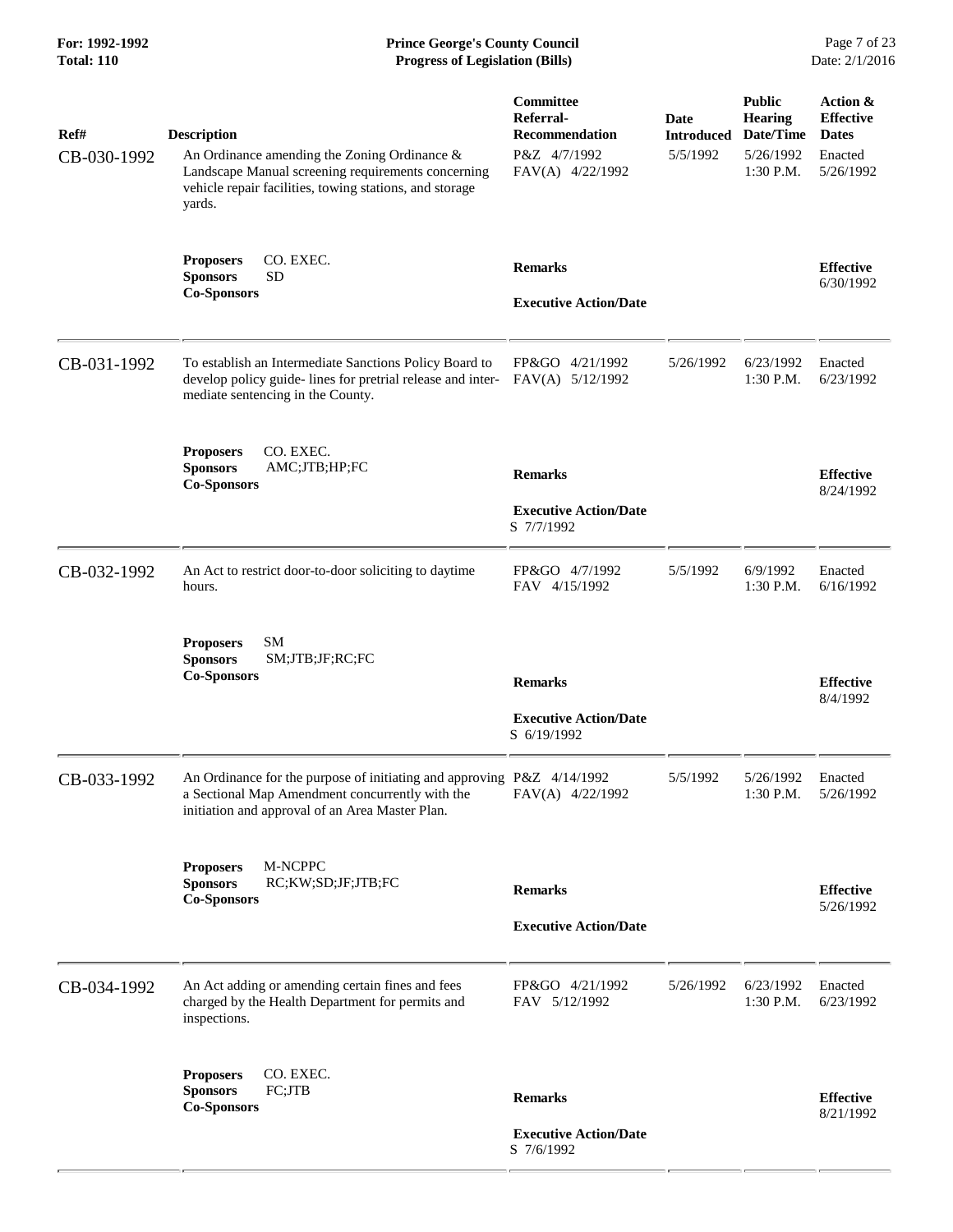| For: 1992-1992<br><b>Total: 110</b> | <b>Prince George's County Council</b><br>Date: 2/1/2016<br><b>Progress of Legislation (Bills)</b>                                                                                                      |                                                                         |                                              |                                                                 |                                                                      |
|-------------------------------------|--------------------------------------------------------------------------------------------------------------------------------------------------------------------------------------------------------|-------------------------------------------------------------------------|----------------------------------------------|-----------------------------------------------------------------|----------------------------------------------------------------------|
| Ref#<br>CB-035-1992                 | <b>Description</b><br>An Ordinance to create a reduced Compre-hensive<br>Design Plan for eleemosynary or philantropic institutions FAV(A) 4/29/1992<br>in the E-I-A Zone pursuant to certain criteria. | <b>Committee</b><br>Referral-<br><b>Recommendation</b><br>P&Z 4/21/1992 | <b>Date</b><br><b>Introduced</b><br>5/5/1992 | <b>Public</b><br>Hearing<br>Date/Time<br>5/26/1992<br>1:30 P.M. | Action &<br><b>Effective</b><br><b>Dates</b><br>Enacted<br>5/26/1992 |
|                                     | <b>Proposers</b><br>FC<br>FC;JTB;JF;KW<br><b>Sponsors</b><br><b>Co-Sponsors</b>                                                                                                                        | <b>Remarks</b><br><b>Executive Action/Date</b>                          |                                              |                                                                 | <b>Effective</b><br>6/30/1992                                        |
| CB-036-1992                         | An Ordinance to allow accessory detached garages<br>constructed prior to 1980 to be in the front or side yard<br>under certain circumstances.                                                          | P&Z 4/21/1992<br>FAV 4/29/1992                                          | 5/5/1992                                     | 5/26/1992<br>1:30 PM                                            | Enacted<br>5/26/1992                                                 |
|                                     | <b>RC</b><br><b>Proposers</b><br><b>Sponsors</b><br>RC;FC<br><b>Co-Sponsors</b>                                                                                                                        | <b>Remarks</b><br><b>Executive Action/Date</b>                          |                                              |                                                                 | <b>Effective</b><br>5/26/1992                                        |
| CB-037-1992                         | An Ordinance permitting a food and beverage goods<br>preparation wholesale sales use in the C-S-C and C-M<br>Zones under certain conditions.                                                           | P&Z 4/21/1992<br>FAV 4/29/1992                                          | 5/5/1992                                     | 5/26/1992<br>1:30 PM                                            | Enacted<br>5/26/1992                                                 |
|                                     | <b>Proposers</b><br>SD<br>SD;JTB;FC<br><b>Sponsors</b><br><b>Co-Sponsors</b>                                                                                                                           | <b>Remarks</b><br><b>Executive Action/Date</b>                          |                                              |                                                                 | <b>Effective</b><br>6/30/1992                                        |
| CB-038-1992                         | An Act for the purpose of defining massage therapy and<br>massage therapist, providing fo the licensing of massage<br>therapists, and providing penalties for violation.                               | FP&GO 4/28/1992<br>FAV(A) 5/12/1992                                     | 5/26/1992                                    | 6/23/1992<br>1:30 PM                                            | Enacted<br>6/23/1992                                                 |
|                                     | KW<br><b>Proposers</b><br><b>Sponsors</b><br><b>KW</b><br><b>Co-Sponsors</b>                                                                                                                           | <b>Remarks</b><br><b>Executive Action/Date</b><br>S 7/13/1992           |                                              |                                                                 | <b>Effective</b><br>8/28/1992                                        |
| CB-039-1992                         | An Act for the purpose of clarifying that private<br>right-of-way or easement standards set forth in Section<br>24-128 of the County Code shall not be waived or<br>reduced.                           | P&Z 4/28/1992<br>FAV(A) 5/18/1992                                       | 6/2/1992                                     | 7/21/1992<br>1:30 PM                                            | Enacted<br>7/21/1992                                                 |
|                                     | <b>KW</b><br><b>Proposers</b><br><b>Sponsors</b><br><b>KW</b><br><b>Co-Sponsors</b>                                                                                                                    | <b>Remarks</b><br><b>Executive Action/Date</b><br>S 8/10/1992           |                                              |                                                                 | <b>Effective</b><br>9/10/1992                                        |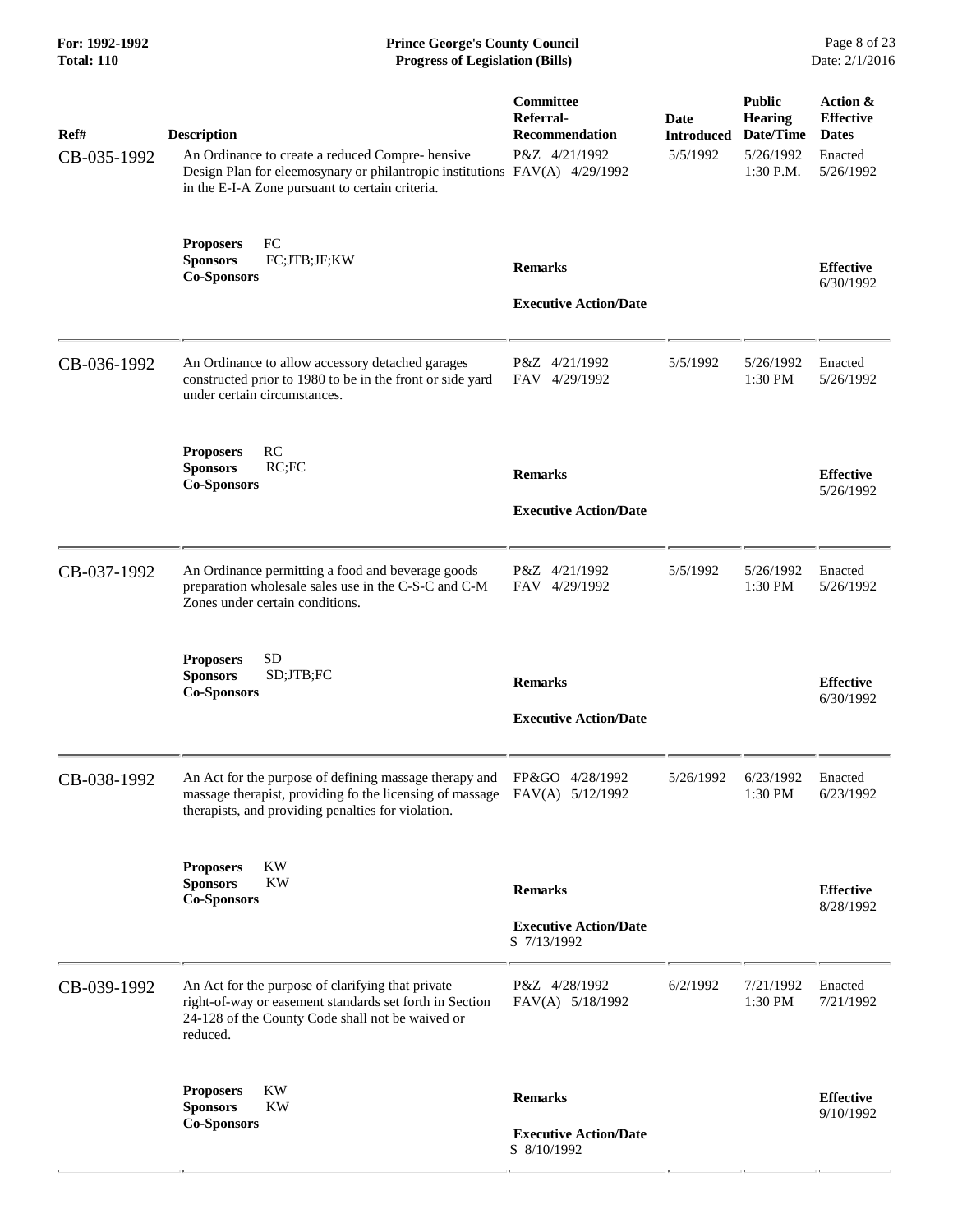| For: 1992-1992<br><b>Total: 110</b> | <b>Prince George's County Council</b><br><b>Progress of Legislation (Bills)</b>                                                                                                                                           |                                                                     |                                       |                                                                      | Page 9 of 23<br>Date: 2/1/2016                                       |
|-------------------------------------|---------------------------------------------------------------------------------------------------------------------------------------------------------------------------------------------------------------------------|---------------------------------------------------------------------|---------------------------------------|----------------------------------------------------------------------|----------------------------------------------------------------------|
| Ref#<br>CB-040-1992                 | <b>Description</b><br>Subdivision Amendment delegating authority to Director P&Z 4/28/1992<br>of DPW&T to determine that cer-tain private<br>rights-of-way or easements are adequate for issuance of<br>building permits. | Committee<br>Referral-<br><b>Recommendation</b><br>FAV(A) 5/18/1992 | Date<br><b>Introduced</b><br>6/2/1992 | <b>Public</b><br><b>Hearing</b><br>Date/Time<br>7/21/1992<br>1:30 PM | Action &<br><b>Effective</b><br><b>Dates</b><br>Enacted<br>7/21/1992 |
|                                     | KW<br><b>Proposers</b><br>KW<br><b>Sponsors</b><br><b>Co-Sponsors</b>                                                                                                                                                     | <b>Remarks</b><br><b>Executive Action/Date</b>                      |                                       |                                                                      | <b>Effective</b><br>9/10/1992                                        |
| CB-041-1992                         | Emergency Bill for the purpose of amending certain<br>revenue estimates & appropriations in the Annual Budget $FAV(A)$ 5/12/1992<br>& Appropriation Ord. for Fiscal Year 1991-1992.                                       | S 8/10/1992<br>$C.0.W.$ 4/28/1992                                   | 4/28/1992                             | 6/2/1992<br>1:30 PM                                                  | Enacted<br>6/2/1992                                                  |
|                                     | CO. EXEC.<br><b>Proposers</b><br><b>Sponsors</b><br>JF;SD;HP;RC;FC<br><b>Co-Sponsors</b>                                                                                                                                  | <b>Remarks</b><br><b>Executive Action/Date</b><br>S 6/18/1992       |                                       |                                                                      | <b>Effective</b><br>6/18/1992                                        |
| CB-042-1992                         | A Supplementary Appropriation to provide additional<br>funding from grants and other revenues to Family<br>Services, Corrections, Health Dept., Social Services,<br>Police, etc.                                          | $C.0.W.$ 4/28/1992<br>FAV 5/12/1992                                 | 4/28/1992                             | 6/2/1992<br>$1:30$ PM                                                | Enacted<br>6/2/1992                                                  |
|                                     | CO. EXEC.<br><b>Proposers</b><br><b>Sponsors</b><br>JTB;FC;HP;SD;RC<br><b>Co-Sponsors</b>                                                                                                                                 | <b>Remarks</b><br><b>Executive Action/Date</b><br>S 6/18/1992       |                                       |                                                                      | <b>Effective</b><br>8/3/1992                                         |
| CB-043-1992                         | Supplementary Appropriation to various Other Funds<br>\$740,000 from revenue re- ceived in excess of budget<br>estimates etc., in the approved FY'91-92 Budget.                                                           | C.O.W. 4/28/1992<br>FAV 5/12/1992                                   | 4/28/1992                             | 6/2/1992<br>1:30 PM                                                  | Enacted<br>6/2/1992                                                  |
|                                     | CO. EXEC.<br><b>Proposers</b><br><b>Sponsors</b><br>FC;HP;RC<br><b>Co-Sponsors</b>                                                                                                                                        | <b>Remarks</b><br><b>Executive Action/Date</b><br>S 6/18/1992       |                                       |                                                                      | <b>Effective</b><br>8/3/1992                                         |
| CB-044-1992                         | An Ordinance permitting housing for elderly or<br>physically handicapped families by Special Exception in<br>the R-80 Zone.                                                                                               | P&Z 4/28/1992<br>FAV(A) 5/18/1992                                   | 4/28/1992                             | 5/26/1992<br>1:30 PM                                                 | Enacted<br>5/26/1992                                                 |
|                                     | <b>SM</b><br><b>Proposers</b><br><b>Sponsors</b><br>SM;RC;JTB;HP;JF;FC;SD<br><b>Co-Sponsors</b>                                                                                                                           | <b>Remarks</b><br><b>Executive Action/Date</b>                      |                                       |                                                                      | <b>Effective</b><br>6/30/1992                                        |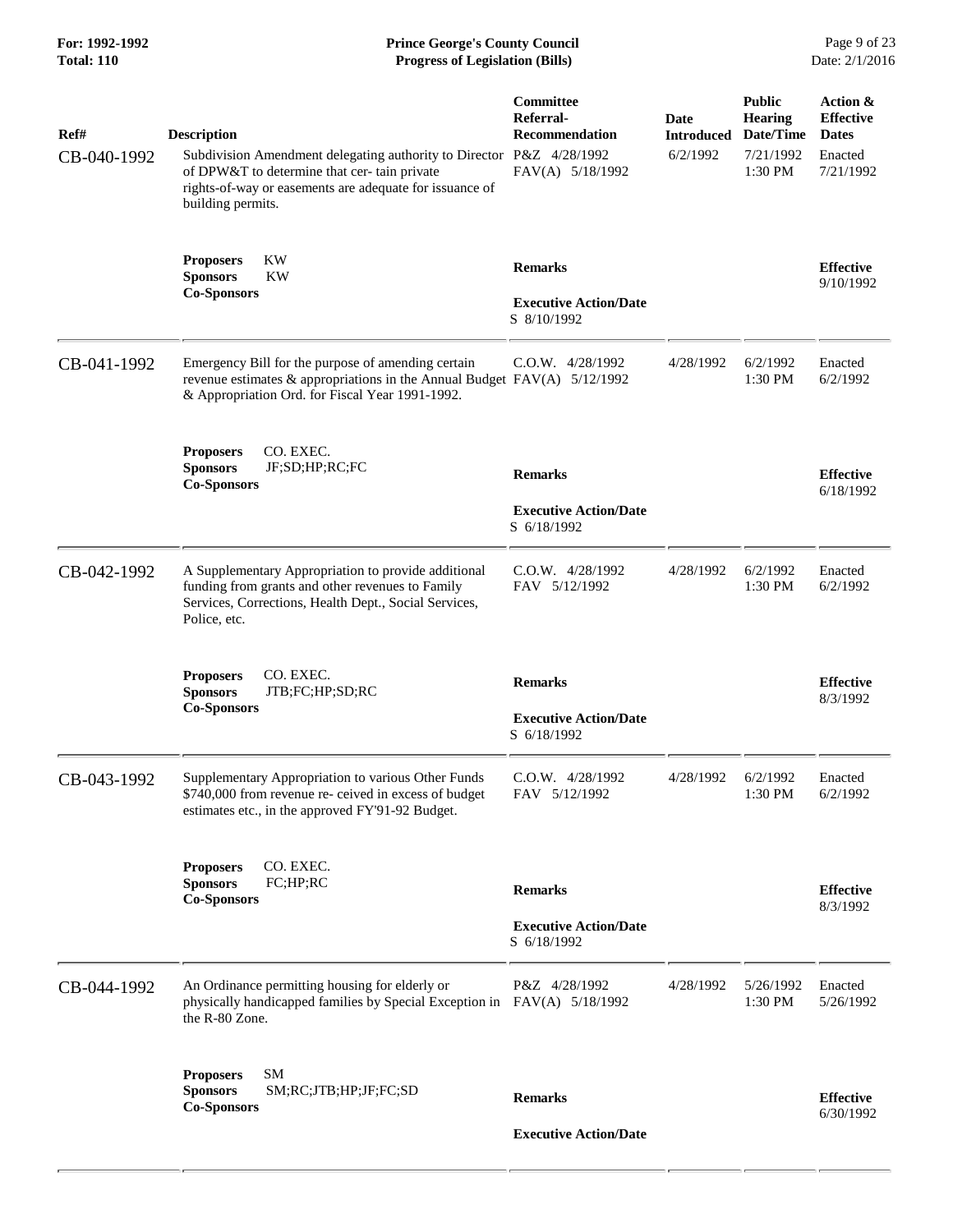| Ref#<br>CB-045-1992 | <b>Description</b><br>An Act to make appropriations for the FY 1992-1993<br>Current Expense and Capital Budgets.                                                  | Committee<br>Referral-<br><b>Recommendation</b>                                   | Date<br><b>Introduced</b><br>5/28/1992 | <b>Public</b><br><b>Hearing</b><br>Date/Time | Action &<br><b>Effective</b><br><b>Dates</b><br>Enacted<br>5/28/1992 |
|---------------------|-------------------------------------------------------------------------------------------------------------------------------------------------------------------|-----------------------------------------------------------------------------------|----------------------------------------|----------------------------------------------|----------------------------------------------------------------------|
|                     | RC<br><b>Proposers</b><br>RC<br><b>Sponsors</b><br><b>Co-Sponsors</b>                                                                                             | <b>Remarks</b><br><b>Executive Action/Date</b><br>S 6/17/1992                     |                                        |                                              | <b>Effective</b><br>7/1/1992                                         |
| CB-046-1992         | To adopt the Prince George's County portion of the<br>MNCPPC budget and making appropria- tions and<br>levying taxes for 1992-1993.                               |                                                                                   | 5/28/1992                              |                                              | Enacted<br>5/28/1992                                                 |
|                     | <b>RC</b><br><b>Proposers</b><br>RC<br><b>Sponsors</b><br><b>Co-Sponsors</b>                                                                                      | <b>Remarks</b><br><b>Executive Action/Date</b><br>S 6/8/1992                      |                                        |                                              | <b>Effective</b><br>7/1/1992                                         |
| CB-047-1992         | FY 93 Current Expense Budget and Capital Improvement<br>Program for the Parking Authority.                                                                        |                                                                                   | 5/28/1992                              |                                              | Enacted<br>5/28/1992                                                 |
|                     | <b>RC</b><br><b>Proposers</b><br><b>Sponsors</b><br>RC<br><b>Co-Sponsors</b>                                                                                      | <b>Remarks</b><br><b>Executive Action/Date</b><br>S 6/8/1992                      |                                        |                                              | <b>Effective</b><br>7/1/1992                                         |
| CB-048-1992         | To amend the Human Relations Code to clarify certain<br>provisions of the Code relating to discrimination in<br>housing and residential real estate transactions. | FP&GO 5/5/1992<br>FAV(A) 5/12/1992                                                | 5/5/1992                               | 5/26/1992<br>1:30 PM                         | Enacted<br>5/26/1992                                                 |
|                     | HP<br><b>Proposers</b><br>HP;JTB;JF;SD<br><b>Sponsors</b><br><b>Co-Sponsors</b>                                                                                   | <b>Remarks</b><br><b>Executive Action/Date</b><br>S 6/1/1992                      |                                        |                                              | <b>Effective</b><br>7/17/1992                                        |
| CB-049-1992         | AN ACT concerning Collective Bargaining Agreement -<br>Fraternal Order of Police, Lodge 89, Inc.                                                                  | FP&GO 5/19/1992<br>FAV(A) 6/17/1992                                               | 7/7/1992                               | 7/28/1992<br>1:30 PM                         | Enacted<br>7/28/1992                                                 |
|                     | CO. EXEC.<br><b>Proposers</b><br><b>Sponsors</b><br>JTB;HP<br><b>Co-Sponsors</b>                                                                                  | <b>Remarks</b><br>(SEE CR-45-1992)<br><b>Executive Action/Date</b><br>S 8/10/1992 |                                        |                                              | <b>Effective</b><br>9/25/1992                                        |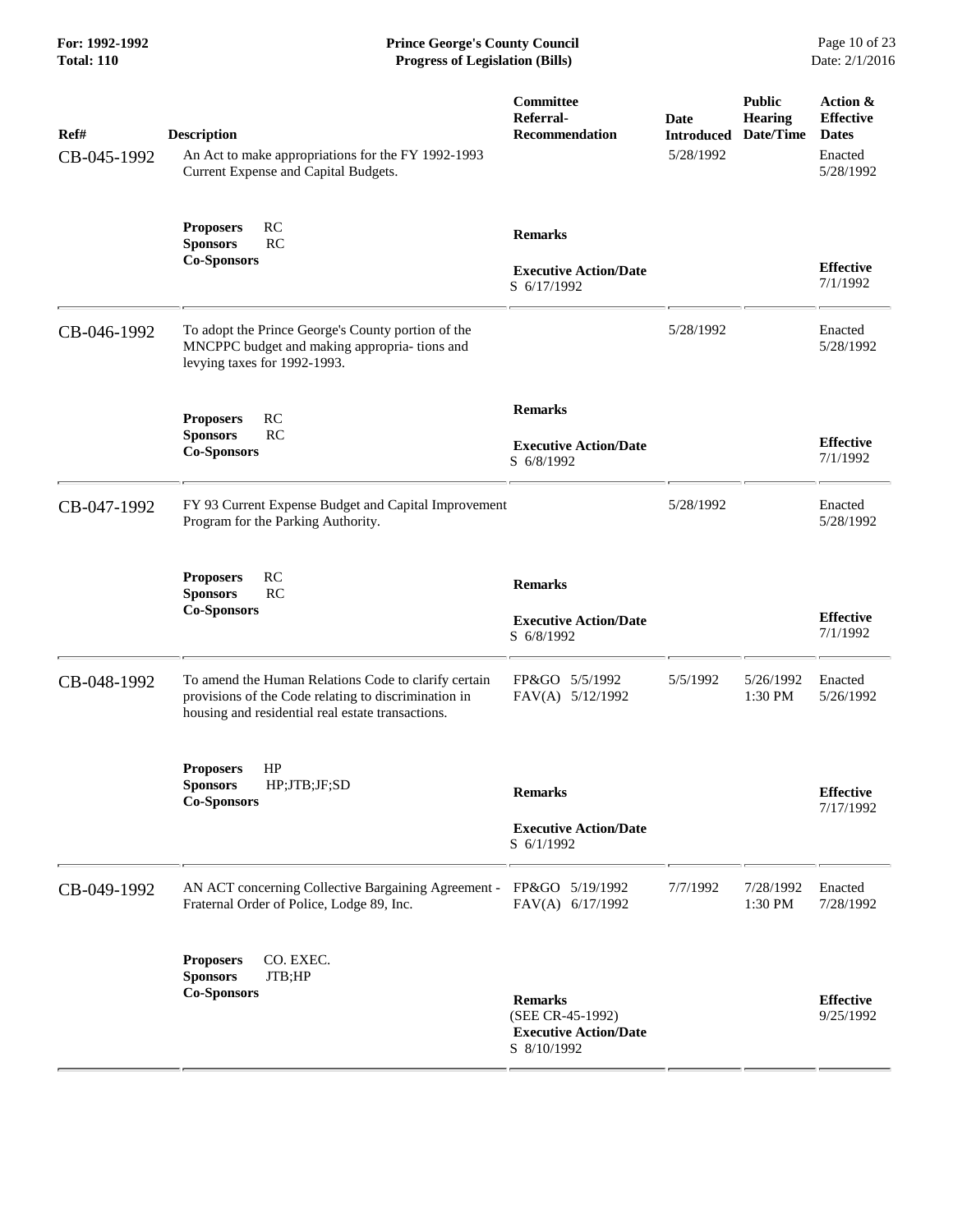| For: 1992-1992<br><b>Total: 110</b> | <b>Prince George's County Council</b><br><b>Progress of Legislation (Bills)</b>                                                                                        |                                                                                                   |                                       |                                                                        | Page 11 of 23<br>Date: 2/1/2016                                      |
|-------------------------------------|------------------------------------------------------------------------------------------------------------------------------------------------------------------------|---------------------------------------------------------------------------------------------------|---------------------------------------|------------------------------------------------------------------------|----------------------------------------------------------------------|
| Ref#<br>CB-050-1992                 | <b>Description</b><br>AN ACT concerning Collective Bargaining Agreement -<br>Local 1619, International Association of Fire Fighters<br>(Fire Fighters and Paramedics). | Committee<br>Referral-<br><b>Recommendation</b><br>FP&GO 5/19/1992<br>FAV(A) 6/17/1992            | Date<br><b>Introduced</b><br>7/7/1992 | <b>Public</b><br><b>Hearing</b><br>Date/Time<br>7/28/1992<br>$1:30$ PM | Action &<br><b>Effective</b><br><b>Dates</b><br>Enacted<br>7/28/1992 |
|                                     | <b>Proposers</b><br>CO. EXEC.<br><b>Sponsors</b><br>JTB;HP<br><b>Co-Sponsors</b>                                                                                       | <b>Remarks</b><br>(SEE CR-46-1992 &<br>CR-47-1992)<br><b>Executive Action/Date</b><br>S 8/10/1992 |                                       |                                                                        | <b>Effective</b><br>9/25/1992                                        |
| CB-051-1992                         | AN ACT concerning Collective Bargaining Agreement -<br>Local 1619, International Association of Fire Fighters<br>(Uniformed Civilian Unit).                            | FP&GO 5/19/1992<br>FAV(A) 6/17/1992                                                               | 7/7/1992                              | 7/28/1992<br>1:30 PM                                                   | Enacted<br>7/28/1992                                                 |
|                                     | <b>Proposers</b><br>CO. EXEC.<br>JTB;HP<br><b>Sponsors</b><br><b>Co-Sponsors</b>                                                                                       | <b>Remarks</b><br>(SEE CR-48-1992)<br><b>Executive Action/Date</b><br>S 8/10/1992                 |                                       |                                                                        | <b>Effective</b><br>9/25/1992                                        |
| CB-052-1992                         | AN ACT concerning Collective Bargaining Agreement -<br>Deputy Sheriff's Association, Inc.                                                                              | FP&GO 5/19/1992<br>FAV(A) 6/17/1992                                                               | 7/7/1992                              | 7/28/1992<br>1:30 PM                                                   | Enacted<br>7/28/1992                                                 |
|                                     | CO. EXEC.<br><b>Proposers</b><br><b>Sponsors</b><br>JTB;HP<br><b>Co-Sponsors</b>                                                                                       | <b>Remarks</b><br>(SEE CR-49-1992)<br><b>Executive Action/Date</b><br>S 8/10/1992                 |                                       |                                                                        | <b>Effective</b><br>9/25/1992                                        |
| CB-053-1992                         | AN ACT concerning Collective Bargaining Agreement -<br>Council 67, AFSCME, AFL-CIO, and its affiliated<br>Locals 2462 and 2735.                                        | FP&GO 5/19/1992<br>FAV(A) 6/17/1992                                                               | 7/7/1992                              | 7/28/1992<br>1:30 PM                                                   | Enacted<br>7/28/1992                                                 |
|                                     | CO. EXEC.<br><b>Proposers</b><br><b>Sponsors</b><br>FC;JTB<br><b>Co-Sponsors</b>                                                                                       | <b>Remarks</b><br>(SEE CR-50-1992)<br><b>Executive Action/Date</b><br>S 8/10/1992                 |                                       |                                                                        | <b>Effective</b><br>9/25/1992                                        |
| CB-054-1992                         | AN ACT concerning Collective Bargaining Agreement -<br>AFSCME, AFL-CIO, and its affiliated Local 2462 (Fire<br>Dept. Bureau of Apparatus Maintenance Unit).            | FP&GO 5/19/1992<br>FAV(A) 6/17/1992                                                               | 7/7/1992                              | 7/28/1992<br>1:30 PM                                                   | Enacted<br>7/28/1992                                                 |
|                                     | CO. EXEC.<br><b>Proposers</b><br><b>Sponsors</b><br>FC;JTB;HP<br><b>Co-Sponsors</b>                                                                                    | <b>Remarks</b><br>(NO SALARY PLAN)<br><b>Executive Action/Date</b><br>S 8/10/1992                 |                                       |                                                                        | <b>Effective</b><br>9/25/1992                                        |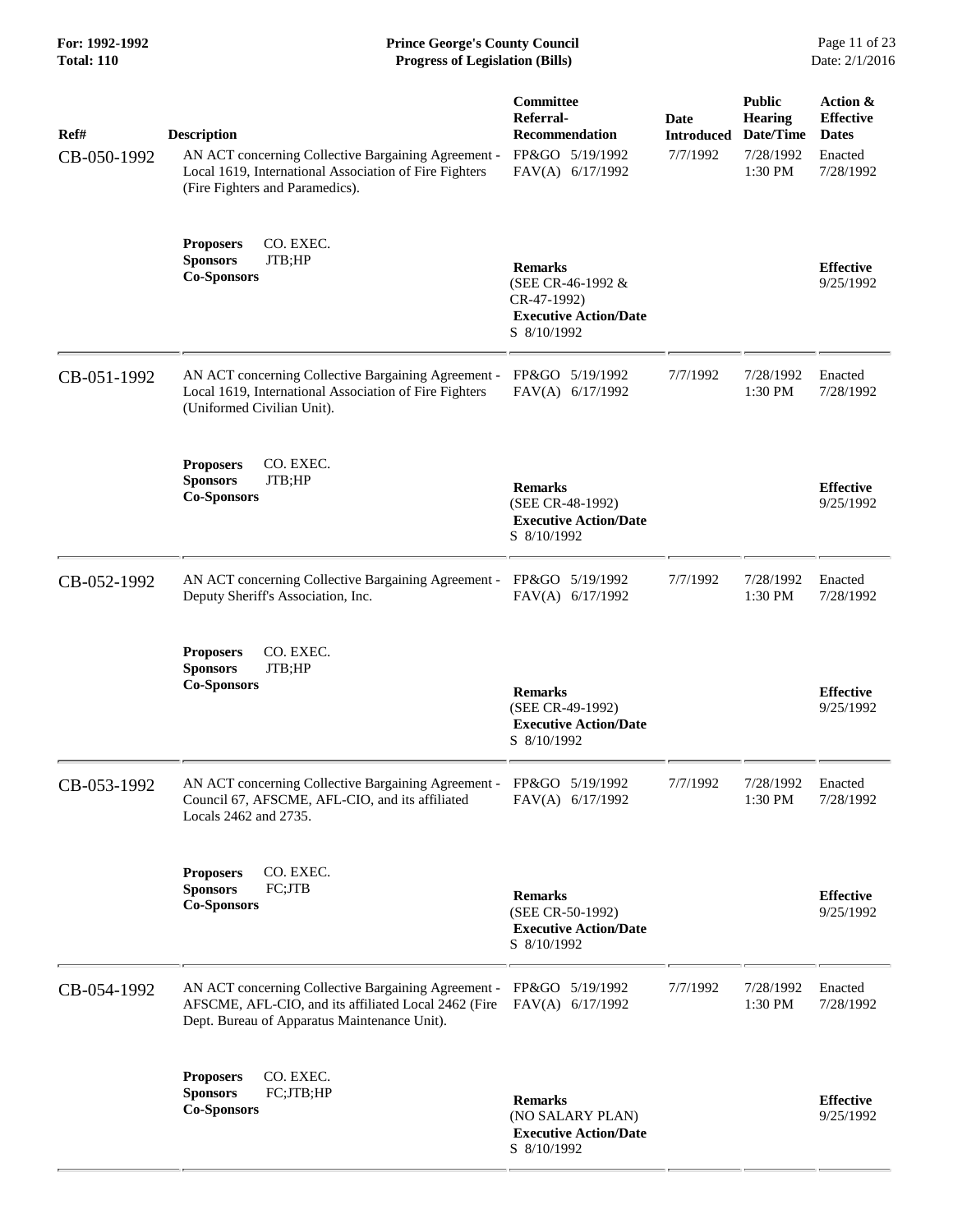**For: 1992-1992 Prince George's County Council** Page 12 of 23<br> **Prince George's County Council** Page 12 of 23<br> **Progress of Legislation (Bills)** Date: 2/1/2016 **Total: 110 Progress of Legislation (Bills)** 

| Ref#<br>CB-055-1992 | <b>Description</b><br>AN ACT concerning Collective Bargaining Agreement -- FP&GO 5/19/1992<br>Council 67, AFSCME, AFL-CIO, and its affiliated Local FAV(A) 6/17/1992<br>241 (School Crossing Guards). | Committee<br>Referral-<br><b>Recommendation</b>                                                   | Date<br><b>Introduced</b><br>7/7/1992 | <b>Public</b><br><b>Hearing</b><br>Date/Time<br>7/28/1992<br>1:30 PM | Action &<br><b>Effective</b><br><b>Dates</b><br>Enacted<br>7/28/1992 |
|---------------------|-------------------------------------------------------------------------------------------------------------------------------------------------------------------------------------------------------|---------------------------------------------------------------------------------------------------|---------------------------------------|----------------------------------------------------------------------|----------------------------------------------------------------------|
|                     | <b>Proposers</b><br>CO. EXEC.<br><b>Sponsors</b><br>FC;JTB<br><b>Co-Sponsors</b>                                                                                                                      | <b>Remarks</b><br>(SEE CR-51-1992)<br><b>Executive Action/Date</b><br>S 8/10/1992                 |                                       |                                                                      | <b>Effective</b><br>9/25/1992                                        |
| CB-056-1992         | AN ACT concerning Collective Bargaining Agreement - FP&GO 5/19/1992<br>Council 67, AFSCME, AFL-CIO, and Its Affiliated Local FAV(A) 6/17/1992<br>3279 (DER Clerical Units I & II).                    |                                                                                                   | 7/7/1992                              | 7/28/1992<br>1:30 PM                                                 | Enacted<br>7/28/1992                                                 |
|                     | CO. EXEC.<br><b>Proposers</b><br><b>Sponsors</b><br>FC;JTB<br><b>Co-Sponsors</b>                                                                                                                      | <b>Remarks</b><br>(SEE CR-52-1992)<br><b>Executive Action/Date</b><br>S 8/10/1992                 |                                       |                                                                      | <b>Effective</b><br>9/25/1992                                        |
| CB-057-1992         | AN ACT concerning Collective Bargaining Agreement -<br>Police Civilian Employees Association.                                                                                                         | FP&GO 5/19/1992<br>FAV(A) 6/17/1992                                                               | 7/7/1992                              | 7/28/1992<br>1:30 PM                                                 | Enacted<br>7/28/1992                                                 |
|                     | <b>Proposers</b><br>CO. EXEC.<br><b>Sponsors</b><br>FC;JTB<br><b>Co-Sponsors</b>                                                                                                                      | <b>Remarks</b><br>(SEE CR-53-1992)<br><b>Executive Action/Date</b><br>S 8/10/1992                 |                                       |                                                                      | <b>Effective</b><br>9/25/1992                                        |
| CB-058-1992         | AN ACT concerning Collective Bargaining Agreement - FP&GO 5/19/1992<br>International Association of Fire Fighters, Local 1619,<br>AFL-CIO (Nonuniformed Civilians).                                   | FAV(A) 6/17/1992                                                                                  | 7/7/1992                              | 7/28/1992<br>1:30 PM                                                 | Enacted<br>7/28/1992                                                 |
|                     | CO. EXEC.<br><b>Proposers</b><br><b>Sponsors</b><br>JTB<br><b>Co-Sponsors</b>                                                                                                                         | <b>Remarks</b><br>(SEE CR-54-1992 &<br>CB-59-1992)<br><b>Executive Action/Date</b><br>S 8/10/1992 |                                       |                                                                      | <b>Effective</b><br>9/25/1992                                        |
| CB-059-1992         | An Act assigning certain existing classes of work to the<br>bargaining unit represented by International Association<br>of Fire Fighters, Local No. 1619.                                             | FP&GO 5/19/1992<br>FAV 6/17/1992                                                                  | 7/7/1992                              | 7/28/1992<br>1:30 PM                                                 | Enacted<br>7/28/1992                                                 |
|                     | CO. EXEC.<br><b>Proposers</b><br><b>Sponsors</b><br>JTB;HP<br><b>Co-Sponsors</b>                                                                                                                      | <b>Remarks</b><br>(SEE CR-54-1992 &<br>CB-58-1992)<br><b>Executive Action/Date</b><br>S 8/10/1992 |                                       |                                                                      | <b>Effective</b><br>9/25/1992                                        |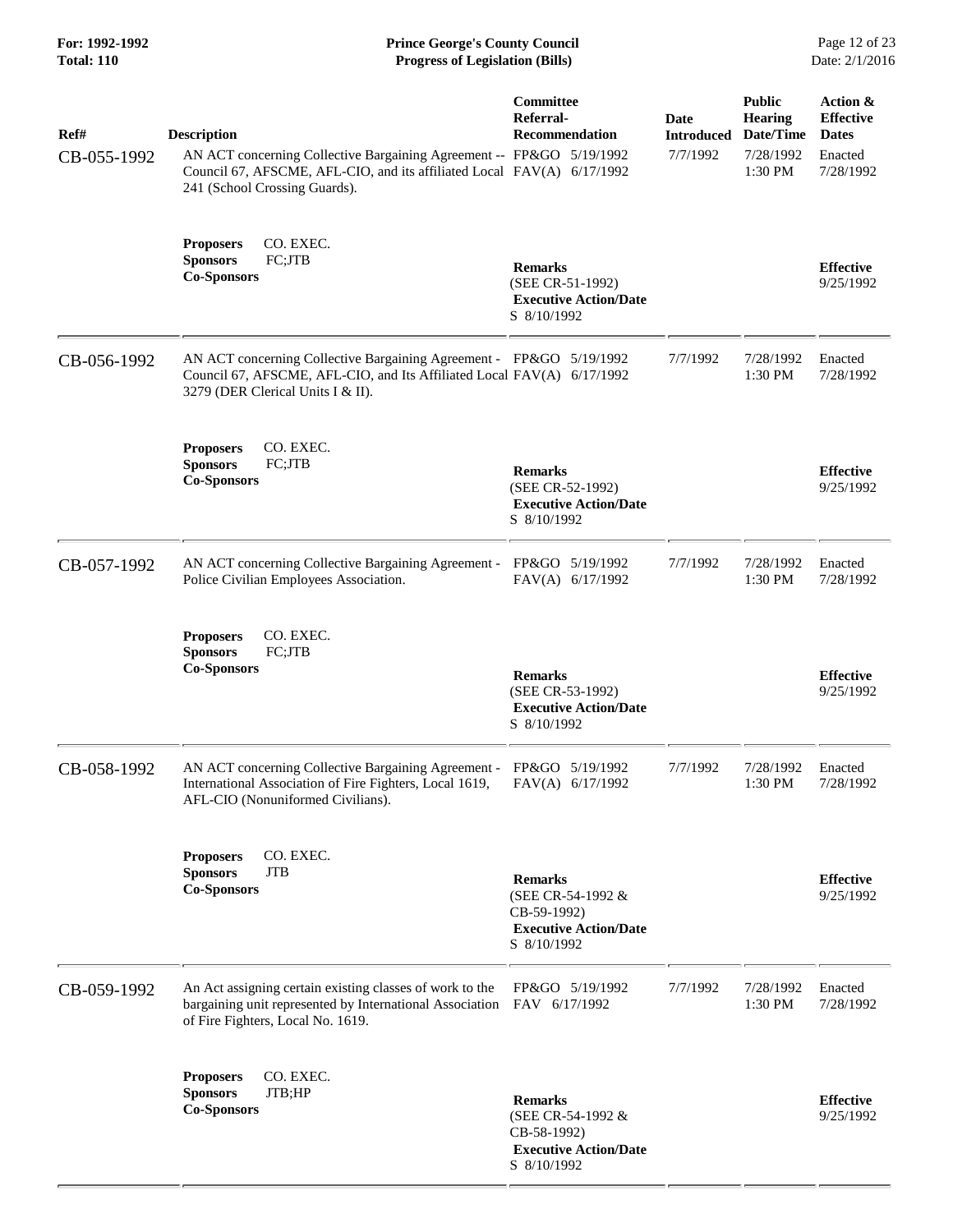| Ref#        | <b>Description</b>                                                                                                                                                               | Committee<br>Referral-<br><b>Recommendation</b>                                  | Date<br><b>Introduced</b> | <b>Public</b><br><b>Hearing</b><br>Date/Time | Action &<br><b>Effective</b><br><b>Dates</b> |
|-------------|----------------------------------------------------------------------------------------------------------------------------------------------------------------------------------|----------------------------------------------------------------------------------|---------------------------|----------------------------------------------|----------------------------------------------|
| CB-060-1992 | An Act to remove the requirements that additional<br>unannounced inspections be con- ducted at least twice a<br>year and that all facilities receive unannounced<br>inspections. | FP&GO 5/19/1992<br>FAV 6/17/1992                                                 | 7/7/1992                  | 7/28/1992<br>2:00 PM                         | Enacted<br>7/28/1992                         |
|             | CO. EXEC.<br><b>Proposers</b><br><b>Sponsors</b><br>JTB;HP<br><b>Co-Sponsors</b>                                                                                                 | <b>Remarks</b><br><b>Executive Action/Date</b><br>S 8/10/1992                    |                           |                                              | <b>Effective</b><br>9/25/1992                |
| CB-061-1992 | An Act to remove the requirement of labor and<br>materialmen's bonds for certain permits.                                                                                        | FP&GO 5/12/1992<br>HELD 6/17/1992                                                |                           |                                              |                                              |
|             | JF<br><b>Proposers</b><br>JF<br><b>Sponsors</b><br><b>Co-Sponsors</b>                                                                                                            | <b>Remarks</b>                                                                   |                           |                                              | <b>Effective</b>                             |
|             |                                                                                                                                                                                  | <b>Executive Action/Date</b>                                                     |                           |                                              |                                              |
| CB-062-1992 | To amend the Classification Plan by adding and<br>restructuring class titles and grades for certain classes of FAV 6/17/1992<br>work.                                            | FP&GO 5/26/1992                                                                  | 7/7/1992                  | 7/28/1992<br>1:30 PM                         | Enacted<br>7/28/1992                         |
|             | <b>Proposers</b><br>CO. EXEC.<br><b>Sponsors</b><br>$RC;$ J $F$<br><b>Co-Sponsors</b>                                                                                            | <b>Remarks</b><br>(SEE CR-59-1992)<br><b>Executive Action/Date</b><br>S 8/5/1992 |                           |                                              | <b>Effective</b><br>9/21/1992                |
| CB-063-1992 | An Ordinance for the purpose of creating an M-X-C<br>(Mixed Use Community) Zone and establishing<br>regulations and design standards for this zone.                              | P&Z 5/26/1992<br>HELD 6/15/1992<br>HELD 7/20/1992<br>FAV(A) 9/9/1992             | 9/22/1992                 | 10/27/1992 Enacted<br>1:30 PM                | 11/24/1992                                   |
|             | <b>Proposers</b><br>KW<br><b>Sponsors</b><br>KW<br><b>Co-Sponsors</b>                                                                                                            | <b>Remarks</b>                                                                   |                           |                                              | <b>Effective</b><br>12/31/1992               |
|             |                                                                                                                                                                                  | <b>Executive Action/Date</b>                                                     |                           |                                              |                                              |
| CB-064-1992 | AN ACT concerning Collective Bargaining Agreement -<br>Prince George's Correctional Officers' Association, Inc.<br>(Correctional Officers).                                      | FP&GO 5/26/1992<br>FAV(A) 6/17/1992                                              | 7/7/1992                  | 7/28/1992<br>1:30 PM                         | Enacted<br>7/28/1992                         |
|             | CO. EXEC.<br><b>Proposers</b><br><b>Sponsors</b><br>JTB;FC<br><b>Co-Sponsors</b>                                                                                                 | <b>Remarks</b><br>(SEE CR-62-1992)<br><b>Executive Action/Date</b>               |                           |                                              | <b>Effective</b><br>9/25/1992                |

S 8/10/1992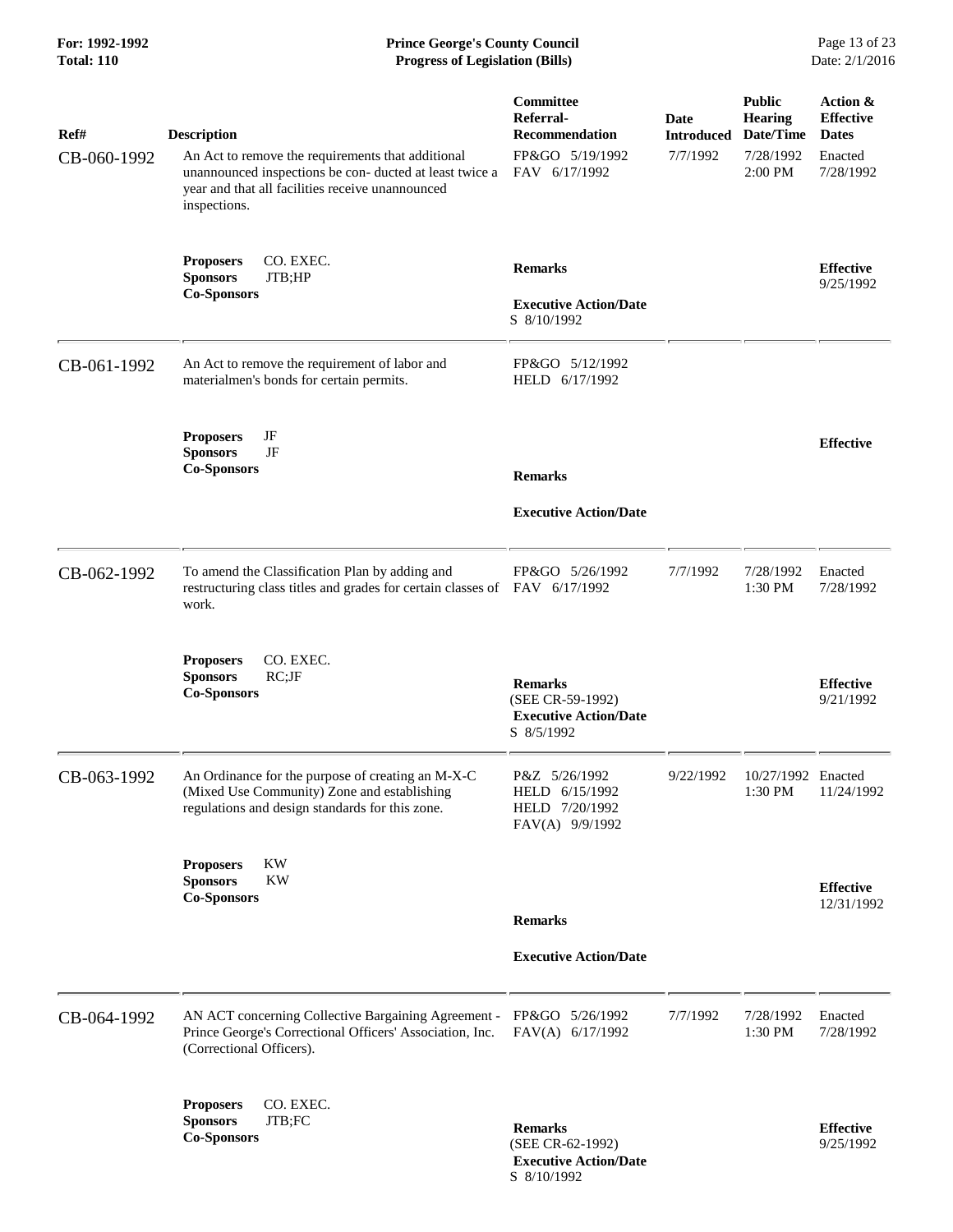**For: 1992-1992 Prince George's County Council** Page 14 of 23<br> **Prince George's County Council** Page 14 of 23<br> **Progress of Legislation (Bills)** Date: 2/1/2016 **Total: 110 Progress of Legislation (Bills)** 

| Ref#        | <b>Description</b>                                                                                                                                                                | Committee<br>Referral-<br><b>Recommendation</b>                                 | <b>Date</b><br><b>Introduced</b> | <b>Public</b><br><b>Hearing</b><br>Date/Time | Action &<br><b>Effective</b><br><b>Dates</b> |
|-------------|-----------------------------------------------------------------------------------------------------------------------------------------------------------------------------------|---------------------------------------------------------------------------------|----------------------------------|----------------------------------------------|----------------------------------------------|
| CB-065-1992 | To authorize Prince George's County to borrow money in FP&GO 6/2/1992<br>an amount not to exceed \$28,330,000 to finance<br>construction of school buildings in the County.       | NR 6/17/1992                                                                    | 6/2/1992                         | 6/23/1992<br>1:30 PM                         | Enacted<br>6/23/1992                         |
|             | CO. EXEC.<br><b>Proposers</b><br><b>Sponsors</b><br>AMC;HP;SD<br><b>Co-Sponsors</b>                                                                                               | <b>Remarks</b><br><b>Executive Action/Date</b><br>S 7/7/1992                    |                                  |                                              | <b>Effective</b><br>8/24/1992                |
| CB-066-1992 | To authorize County to issue and sell Gen. Obligation<br>Bonds in amount not to exceed \$58,660,000 for certain<br>capital projects for FY'1993.                                  | FP&GO 6/2/1992<br>NR 6/17/1992                                                  | 6/2/1992                         | 6/23/1992<br>1:30 PM                         | Enacted<br>6/23/1992                         |
|             | <b>Proposers</b><br>CO. EXEC.<br><b>Sponsors</b><br>JF;AMC;SD<br><b>Co-Sponsors</b>                                                                                               | <b>Remarks</b><br><b>Executive Action/Date</b><br>S 7/7/1992                    |                                  |                                              | <b>Effective</b><br>8/24/1992                |
| CB-067-1992 | Proposed Amendment to Charter Section 814 to provide C.O.W. 6/2/1992<br>for the continuation of appro-priations in the event that<br>the annual budget is not approved by June 1. | NR 6/23/1992                                                                    |                                  |                                              |                                              |
|             | JF<br><b>Proposers</b><br>JF<br><b>Sponsors</b><br><b>Co-Sponsors</b>                                                                                                             | <b>Remarks</b><br>(HELD BY SPONSOR ON<br>7/7/92<br><b>Executive Action/Date</b> |                                  |                                              | <b>Effective</b>                             |
| CB-068-1992 | An Act to provide hearing notice by County Police to<br>property owner and towing company at least 48 hrs. prior<br>to hearing requested by owner of towed vehicle.               | FP&GO 6/9/1992                                                                  |                                  |                                              |                                              |
|             | SM<br><b>Proposers</b><br><b>SM</b><br><b>Sponsors</b><br><b>Co-Sponsors</b>                                                                                                      | <b>Remarks</b><br><b>Executive Action/Date</b>                                  |                                  |                                              | <b>Effective</b>                             |
| CB-069-1992 | An Act providing a partial property tax credit for certain<br>residential real prop- erty located in an area adversely<br>impacted by a sanitary landfill.                        | FP&GO 6/9/1992<br>FAV(A) 7/6/1992                                               | 7/7/1992                         | 7/28/1992<br>2:00 PM                         | Enacted<br>7/28/1992                         |
|             | <b>RC</b><br><b>Proposers</b><br><b>Sponsors</b><br>RC;JTB;SM<br><b>Co-Sponsors</b>                                                                                               | <b>Remarks</b><br><b>Executive Action/Date</b>                                  |                                  |                                              | <b>Effective</b><br>7/1/1993                 |

S 8/10/1992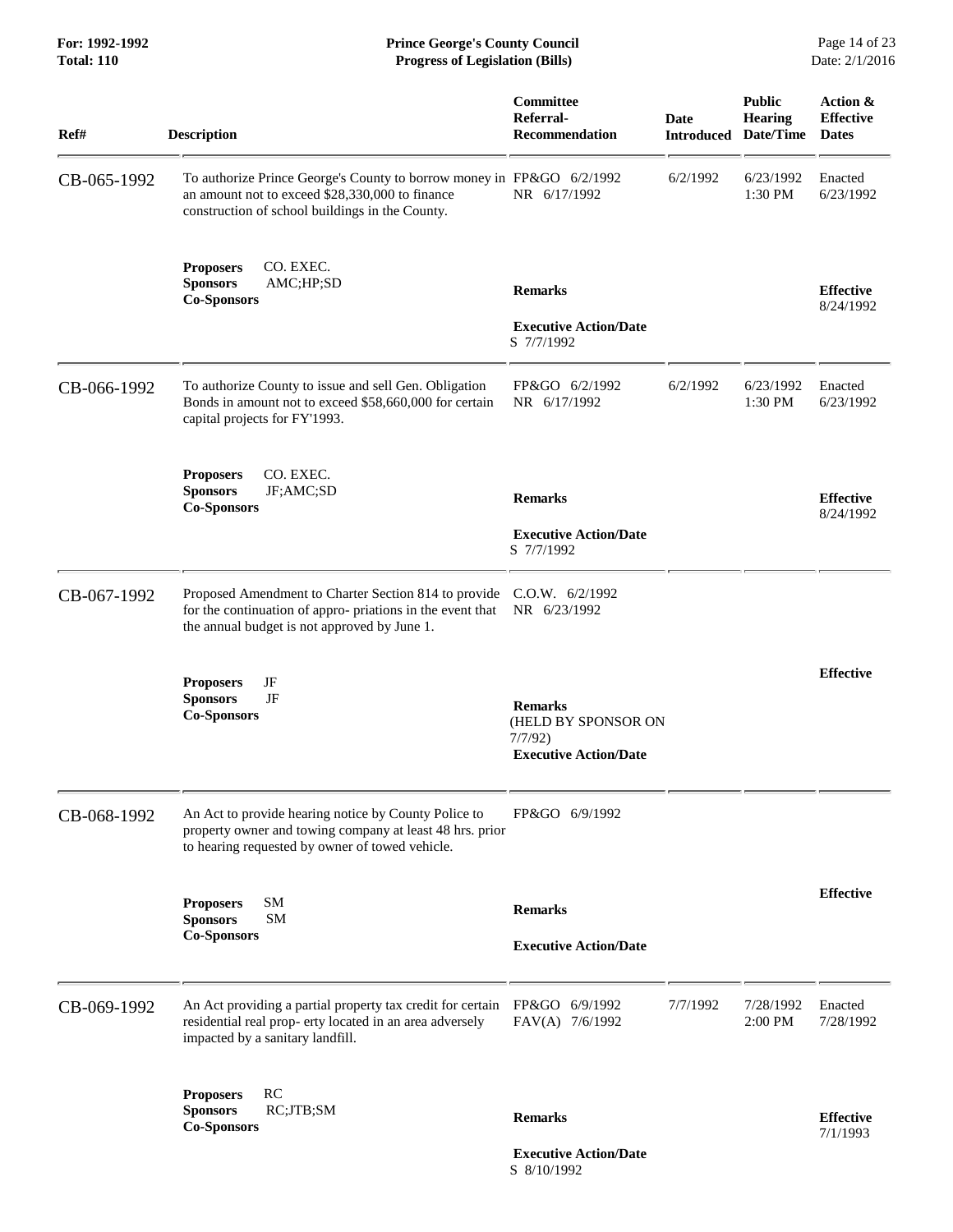**For: 1992-1992 Prince George's County Council** Page 15 of 23<br> **Prince George's County Council** Page 15 of 23<br> **Progress of Legislation (Bills)** Date: 2/1/2016 **Total: 110 Progress of Legislation (Bills)** 

| Ref#        | <b>Description</b>                                                                                                                                                                | Committee<br>Referral-<br><b>Recommendation</b>                                   | Date<br><b>Introduced</b> | <b>Public</b><br><b>Hearing</b><br>Date/Time | Action &<br><b>Effective</b><br><b>Dates</b> |
|-------------|-----------------------------------------------------------------------------------------------------------------------------------------------------------------------------------|-----------------------------------------------------------------------------------|---------------------------|----------------------------------------------|----------------------------------------------|
| CB-070-1992 | Proposed amendment to Charter Sections 301, 303, 304<br>and 305 to provide for election of 3 council members at<br>large and 6 members from districts effective 1994<br>election. | C.O.W. 6/16/1992<br>HELD 6/23/1992                                                |                           |                                              |                                              |
|             | HP<br><b>Proposers</b><br><b>Sponsors</b><br>HP<br><b>Co-Sponsors</b>                                                                                                             | <b>Remarks</b><br><b>Executive Action/Date</b>                                    |                           |                                              | <b>Effective</b>                             |
| CB-071-1992 | To adopt the 1992 Inventory of Real Property and<br>Improvements titled in the name of Prince George's<br>County.                                                                 | FP&GO 6/23/1992<br>FAV(A) 7/19/1992                                               | 7/21/1992                 | 9/1/1992<br>1:30 PM                          | Enacted<br>9/1/1992                          |
|             | CO. EXEC.<br><b>Proposers</b><br>FC;JF;JTB;HP<br><b>Sponsors</b><br><b>Co-Sponsors</b>                                                                                            | <b>Remarks</b><br><b>Executive Action/Date</b><br>S 9/21/1992                     |                           |                                              | <b>Effective</b><br>11/6/1992                |
| CB-072-1992 | A Supplementary Appropriation of \$102,570 to Board of C.O.W. 7/7/1992<br>License Commissioners to pro-vide funds for costs<br>unanticipated in the FY '92-93 budget.             | FAV 7/7/1992                                                                      | 7/7/1992                  | 7/28/1992<br>2:00 PM                         | Enacted<br>7/28/1992                         |
|             | <b>Proposers</b><br>CO. EXEC.<br>FC;JTB<br><b>Sponsors</b><br><b>Co-Sponsors</b>                                                                                                  | <b>Remarks</b><br><b>Executive Action/Date</b><br>S 8/11/1992                     |                           |                                              | <b>Effective</b><br>9/28/1992                |
| CB-073-1992 | Charter Amendment to change the budget submission<br>date and public hearing re- quirement to allow time for<br>the comple- tion of actions by the General Assembly.              | C.O.W. 7/7/1992<br>FAV(A) 7/7/1992                                                | 7/7/1992                  | 7/28/1992<br>2:00 PM                         | Enacted<br>7/28/1992                         |
|             | CO. EXEC.<br><b>Proposers</b><br><b>Sponsors</b><br>AMC;FC<br><b>Co-Sponsors</b>                                                                                                  | <b>Remarks</b><br>(VOTERS<br>DISAPPROVED 11/3/92)<br><b>Executive Action/Date</b> |                           |                                              | <b>Effective</b>                             |
| CB-074-1992 | Assigned.                                                                                                                                                                         |                                                                                   |                           |                                              |                                              |
|             | FC<br><b>Proposers</b><br><b>Sponsors</b><br><b>Co-Sponsors</b>                                                                                                                   | <b>Remarks</b><br><b>Executive Action/Date</b>                                    |                           |                                              | <b>Effective</b>                             |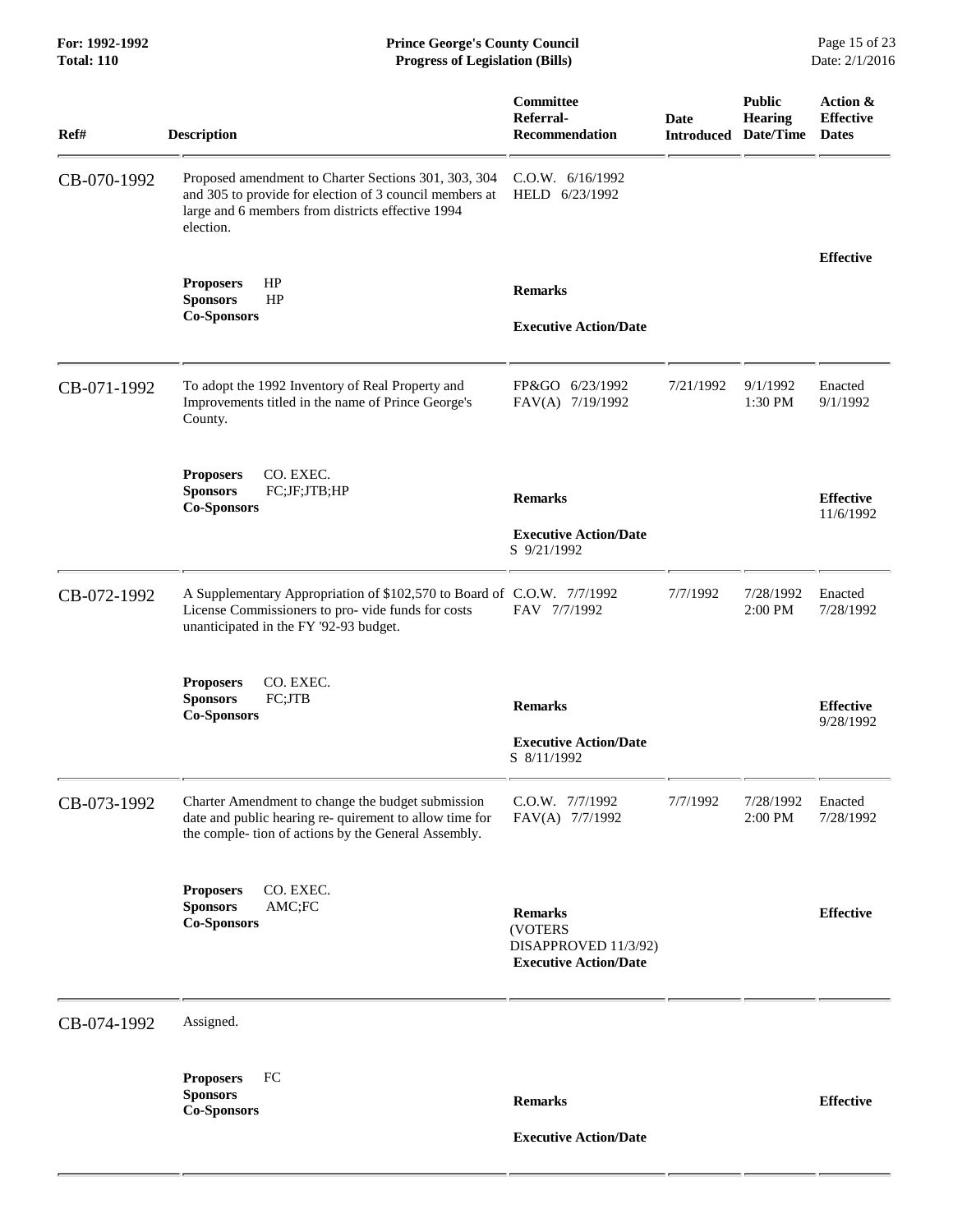| For: 1992-1992<br><b>Total: 110</b> | <b>Prince George's County Council</b><br>Page 16 of 23<br><b>Progress of Legislation (Bills)</b><br>Date: 2/1/2016                                                       |                                                                                   |                           |                                              |                                              |
|-------------------------------------|--------------------------------------------------------------------------------------------------------------------------------------------------------------------------|-----------------------------------------------------------------------------------|---------------------------|----------------------------------------------|----------------------------------------------|
| Ref#<br>CB-075-1992                 | <b>Description</b><br>Assigned.                                                                                                                                          | Committee<br>Referral-<br><b>Recommendation</b>                                   | Date<br><b>Introduced</b> | <b>Public</b><br><b>Hearing</b><br>Date/Time | Action &<br><b>Effective</b><br><b>Dates</b> |
|                                     | <b>Proposers</b><br>FC<br><b>Sponsors</b><br><b>Co-Sponsors</b>                                                                                                          | <b>Remarks</b><br><b>Executive Action/Date</b>                                    |                           |                                              | <b>Effective</b>                             |
| CB-076-1992                         | An Ordinance for the purpose of permitting a wholly<br>enclosed building supply store in the C-M Zone.                                                                   | P&Z 7/7/1992<br>FAV 7/20/1992                                                     | 7/7/1992                  | 7/28/1992<br>2:00 PM                         | Enacted<br>7/28/1992                         |
|                                     | <b>SM</b><br><b>Proposers</b><br>SM<br><b>Sponsors</b><br><b>Co-Sponsors</b>                                                                                             | <b>Remarks</b><br><b>Executive Action/Date</b>                                    |                           |                                              | <b>Effective</b><br>7/28/1992                |
| CB-077-1992                         | An Act to establish the level of juror compensation.                                                                                                                     | FP&GO 7/7/1992<br>HELD 7/15/1992                                                  | 7/7/1992                  | 7/28/1992<br>2:00 PM                         |                                              |
|                                     | CO. EXEC.<br><b>Proposers</b><br><b>SD</b><br><b>Sponsors</b><br><b>Co-Sponsors</b>                                                                                      | <b>Remarks</b><br>(FINAL ACTION<br>HELD--7/28/92)<br><b>Executive Action/Date</b> |                           |                                              | <b>Effective</b>                             |
| CB-078-1992                         | An Act to dissolve the Methane Gas Power Internal<br>Service Fund and transfer assets, liabilities, & retained<br>earnings to Environmental & Recycling Enterprise Fund. | FP&GO 7/21/1992<br>FAV(A) 9/16/1992                                               | 9/29/1992                 | 10/20/1992 Enacted<br>2:00 PM                | 10/20/1992                                   |
|                                     | <b>Proposers</b><br>CO. EXEC.<br>JF;FC<br><b>Sponsors</b><br><b>Co-Sponsors</b>                                                                                          | <b>Remarks</b><br><b>Executive Action/Date</b><br>S 10/27/1992                    |                           |                                              | <b>Effective</b><br>12/14/1992               |
| CB-079-1992                         | An Act to eliminate the Landlord-Tenant Comm.; revise<br>the Landlord-Tenant Code; & establish the Board of<br>Adm. Appeals as the appeals body for multifamily issues.  | H&ED 7/21/1992<br>FAV(A) 10/21/1992                                               |                           | 10/27/1992 11/24/1992 Enacted<br>10:30 AM    | 11/24/1992                                   |
|                                     | CO. EXEC.<br><b>Proposers</b><br><b>Sponsors</b><br>$\rm{JF}$<br><b>Co-Sponsors</b>                                                                                      | <b>Remarks</b><br><b>Executive Action/Date</b><br>S 12/7/1992                     |                           |                                              | <b>Effective</b><br>1/22/1993                |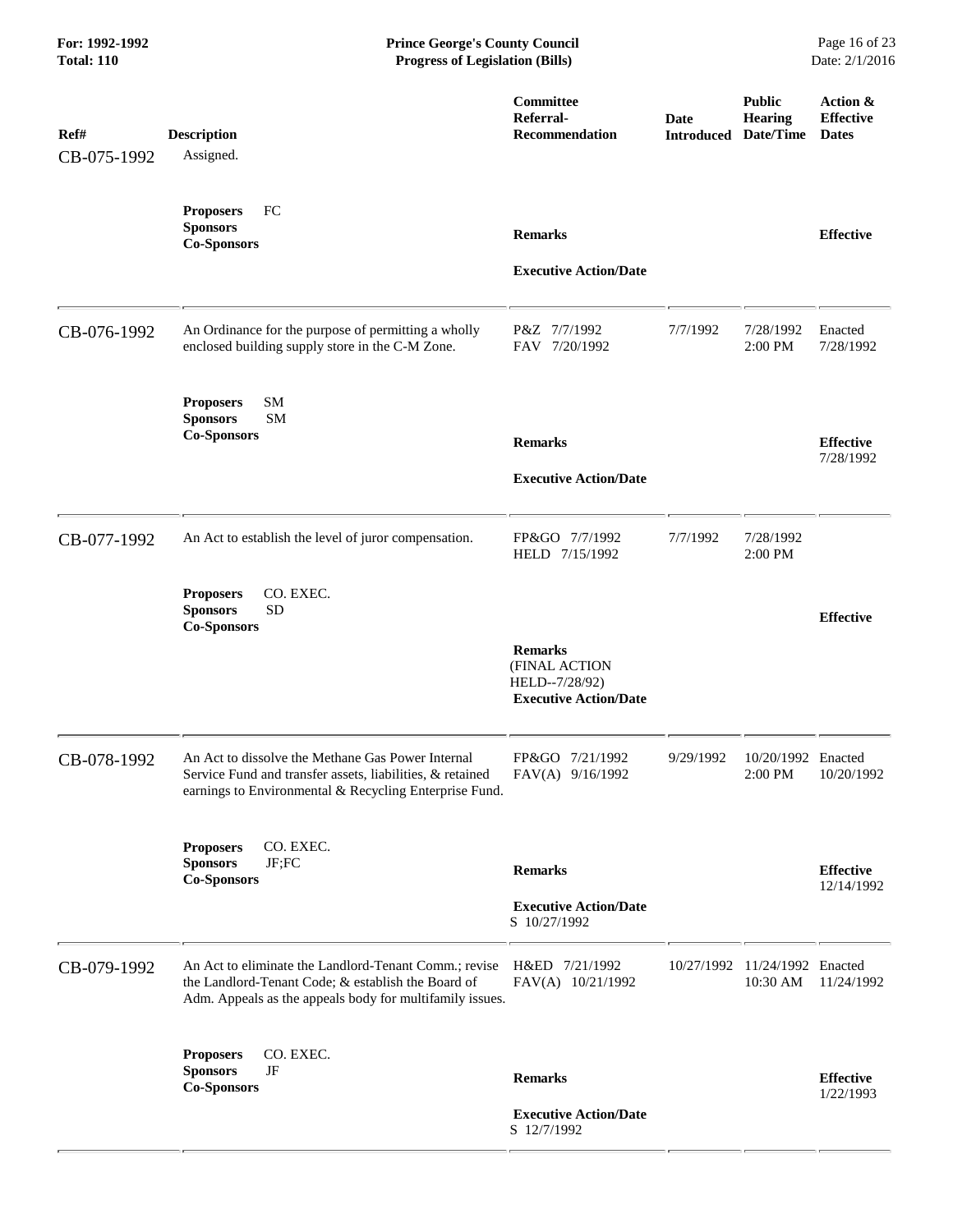#### **For: 1992-1992 Prince George's County Council** Page 17 of 23<br> **Prince George's County Council** Page 17 of 23<br> **Progress of Legislation (Bills)** Date: 2/1/2016 **Total: 110 Progress of Legislation (Bills)**

| Ref#<br>CB-080-1992 | <b>Description</b><br>Supplemental appropriation of \$18,500,000 to<br>Non-Departmental Risk Management Trans- fer Account FAV 9/2/1992<br>for costs associated with Risk Management<br>Self-Insurance Fund in 93 Budget. | Committee<br>Referral-<br><b>Recommendation</b><br>FP&GO 7/21/1992 | Date<br><b>Introduced</b><br>9/15/1992 | <b>Public</b><br>Hearing<br>Date/Time<br>10/13/1992 Enacted<br>1:30 PM | Action &<br><b>Effective</b><br><b>Dates</b><br>10/13/1992 |
|---------------------|---------------------------------------------------------------------------------------------------------------------------------------------------------------------------------------------------------------------------|--------------------------------------------------------------------|----------------------------------------|------------------------------------------------------------------------|------------------------------------------------------------|
|                     | CO. EXEC.<br><b>Proposers</b><br><b>Sponsors</b><br>FC;SD;HP<br><b>Co-Sponsors</b>                                                                                                                                        | <b>Remarks</b><br><b>Executive Action/Date</b><br>S 10/22/1992     |                                        |                                                                        | <b>Effective</b><br>12/7/1992                              |
| CB-081-1992         | An Act to establish a continuing and non-lapsing<br>revenue reserve account fund and providing criteria for<br>its use.                                                                                                   | FP&GO 7/28/1992<br>NR 9/16/1992                                    | 9/29/1992                              | 10/20/1992 Enacted<br>2:00 PM                                          | 11/10/1992                                                 |
|                     | <b>KW</b><br><b>Proposers</b><br><b>Sponsors</b><br>KW;JTB;FC;SD<br><b>Co-Sponsors</b>                                                                                                                                    | <b>Remarks</b><br><b>Executive Action/Date</b><br>S 11/20/1992     |                                        |                                                                        | <b>Effective</b><br>3/1/1993                               |
| CB-082-1992         | Emergency Act to authorize and empower the County to<br>issue & sell \$165,000,000 in Gen. Obligation Bonds to<br>refund certain issues of Consolidated Public<br>Improvement Bonds.                                      | C.O.W. 8/17/1992<br>FAV(A) 9/1/1992                                | 9/15/1992                              | 10/13/1992 Enacted<br>1:30 PM                                          | 10/13/1992                                                 |
|                     | CO. EXEC.<br><b>Proposers</b><br><b>Sponsors</b><br>RC;FC;SD<br><b>Co-Sponsors</b>                                                                                                                                        | <b>Remarks</b><br><b>Executive Action/Date</b><br>S 10/13/1992     |                                        |                                                                        | <b>Effective</b><br>10/13/1992                             |
| CB-083-1992         | An Act to prohibit repeated harassment and stalking of a FP&GO 9/1/1992<br>person and providing penalties for violation.                                                                                                  | FAV(A) 9/16/1992                                                   | 9/29/1992                              | 10/20/1992 Enacted<br>2:00 PM                                          | 10/20/1992                                                 |
|                     | <b>SD</b><br><b>Proposers</b><br>SD;SM;JTB;RC;FC;HP<br><b>Sponsors</b><br><b>Co-Sponsors</b>                                                                                                                              | <b>Remarks</b><br><b>Executive Action/Date</b><br>S 10/27/1992     |                                        |                                                                        | <b>Effective</b><br>12/14/1992                             |
| CB-084-1992         | An Ordinance prohibiting the granting of a variance from P&Z 9/15/1992<br>the Special Exception re- quirements for a parking lot<br>serving an adjacent Commercial or Industrial Zone.                                    | HELD 10/7/1992                                                     |                                        |                                                                        |                                                            |
|                     | RC<br><b>Proposers</b><br>RC<br><b>Sponsors</b><br><b>Co-Sponsors</b>                                                                                                                                                     | <b>Remarks</b><br><b>Executive Action/Date</b>                     |                                        |                                                                        | <b>Effective</b>                                           |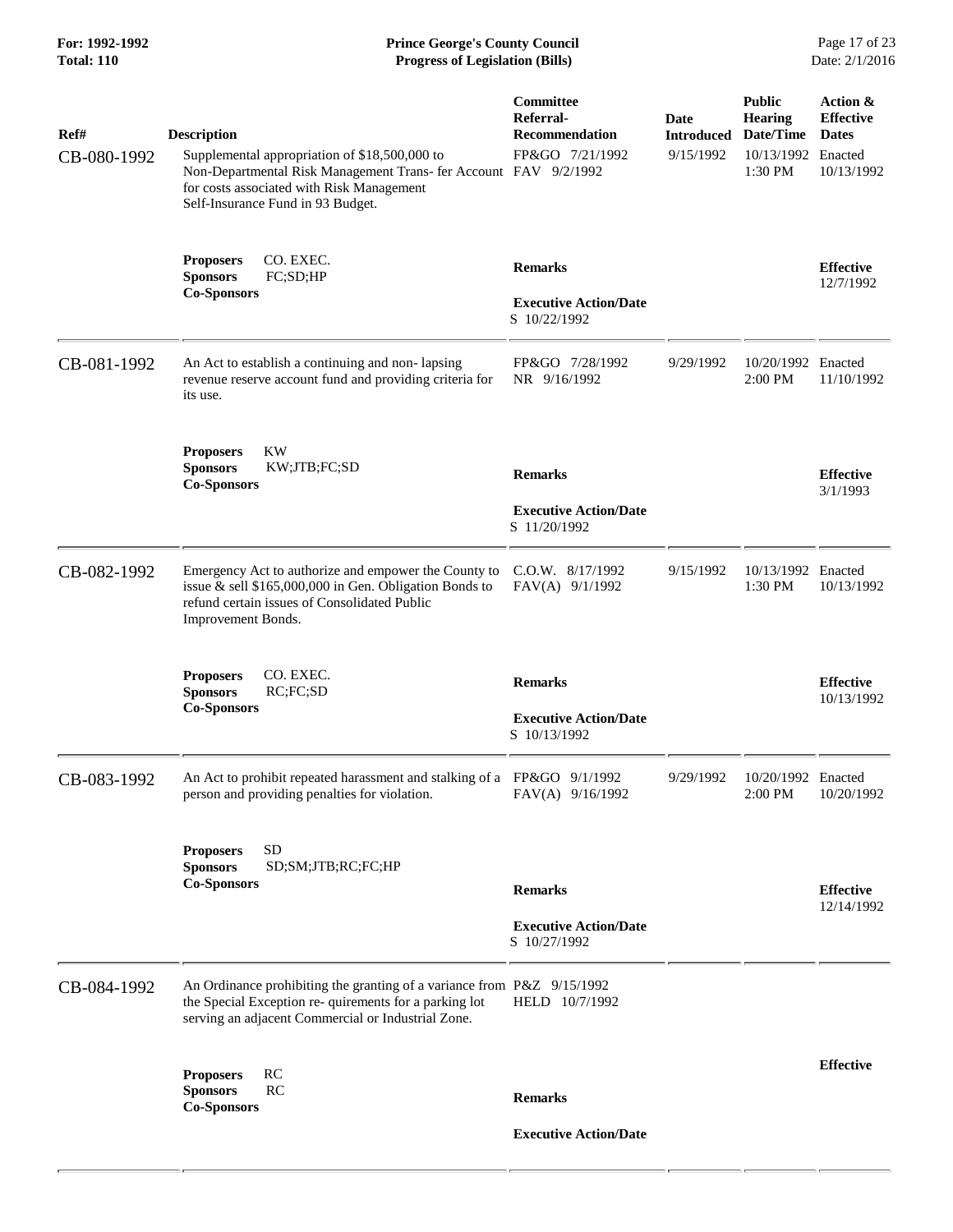## **For: 1992-1992 Prince George's County Council** Page 18 of 23<br> **Prince George's County Council** Page 18 of 23<br> **Progress of Legislation (Bills)** Date: 2/1/2016  $Progress$  of Legislation (Bills)

| Ref#<br>CB-085-1992 | <b>Description</b><br>An Ordinance for the purpose of requiring that an<br>analysis of need be included in the approval of a Special<br>Exception for a rubble fill.                               | Committee<br>Referral-<br><b>Recommendation</b><br>P&Z 9/22/1992<br>FAV(A) 10/14/1992 | <b>Date</b><br><b>Introduced Date/Time</b> | <b>Public</b><br><b>Hearing</b><br>10/20/1992 11/17/1992 Enacted<br>1:30 PM | Action &<br><b>Effective</b><br><b>Dates</b><br>11/17/1992 |
|---------------------|----------------------------------------------------------------------------------------------------------------------------------------------------------------------------------------------------|---------------------------------------------------------------------------------------|--------------------------------------------|-----------------------------------------------------------------------------|------------------------------------------------------------|
|                     | <b>Proposers</b><br>KW<br><b>Sponsors</b><br><b>KW</b><br><b>Co-Sponsors</b>                                                                                                                       | <b>Remarks</b><br><b>Executive Action/Date</b>                                        |                                            |                                                                             | <b>Effective</b><br>12/31/1992                             |
| CB-086-1992         | An Ordinance to amend the procedures for rezoning<br>applications in the Chesapeake Bay Criticial Area<br>Overlay Zones.                                                                           | P&Z 9/22/1992<br>FAV(A) 10/7/1992                                                     |                                            | 10/13/1992 11/10/1992 Enacted<br>1:30 PM                                    | 11/10/1992                                                 |
|                     | <b>Proposers</b><br>KW<br><b>Sponsors</b><br><b>KW</b><br><b>Co-Sponsors</b>                                                                                                                       | <b>Remarks</b><br><b>Executive Action/Date</b>                                        |                                            |                                                                             | <b>Effective</b><br>8/4/1993                               |
| CB-087-1992         | An Act amending adopted 1992 Inventory of Real<br>Property & Improvements (CB-71-1992) by the addition FAV 9/22/1992<br>of 3 parcels, declaring the parcels surplus, & approving<br>disposal plan. | C.O.W. 9/15/1992                                                                      | 9/29/1992                                  | 10/20/1992 Enacted<br>2:00 PM                                               | 10/20/1992                                                 |
|                     | CO. EXEC.<br><b>Proposers</b><br><b>Sponsors</b><br>FC;KW<br><b>Co-Sponsors</b>                                                                                                                    | <b>Remarks</b><br><b>Executive Action/Date</b><br>S 10/27/1992                        |                                            |                                                                             | <b>Effective</b><br>12/14/1992                             |
| CB-088-1992         | To establish the homestead property tax credit for the<br>County property tax for the taxable year beginning July<br>1, 1993, as required by State law.                                            | C.O.W. 9/22/1992<br>FAV(A) 9/29/1992                                                  | 10/6/1992                                  | 10/27/1992 Enacted<br>1:30 PM                                               | 10/27/1992                                                 |
|                     | CO. EXEC.<br><b>Proposers</b><br><b>Sponsors</b><br>SD;JF;JTB;FC;AMC<br><b>Co-Sponsors</b>                                                                                                         | <b>Remarks</b><br><b>Executive Action/Date</b><br>S 11/5/1992                         |                                            |                                                                             | <b>Effective</b><br>12/21/1992                             |
| CB-089-1992         | Charter Amendment to provide for the method of<br>calculating the homestead credit percentage required by<br>State Law to be established annually.                                                 | $C.0.W.$ 9/22/1992<br>FAV(A) 9/29/1992                                                | 10/6/1992                                  | 10/27/1992 Enacted<br>1:30 PM                                               | 10/27/1992                                                 |
|                     | CO. EXEC.<br><b>Proposers</b><br><b>Sponsors</b><br>SD;JF;FC;AMC<br><b>Co-Sponsors</b>                                                                                                             | <b>Remarks</b><br>(VOTERS APPROVED<br>11/8/94<br><b>Executive Action/Date</b>         |                                            |                                                                             | <b>Effective</b><br>12/9/1994                              |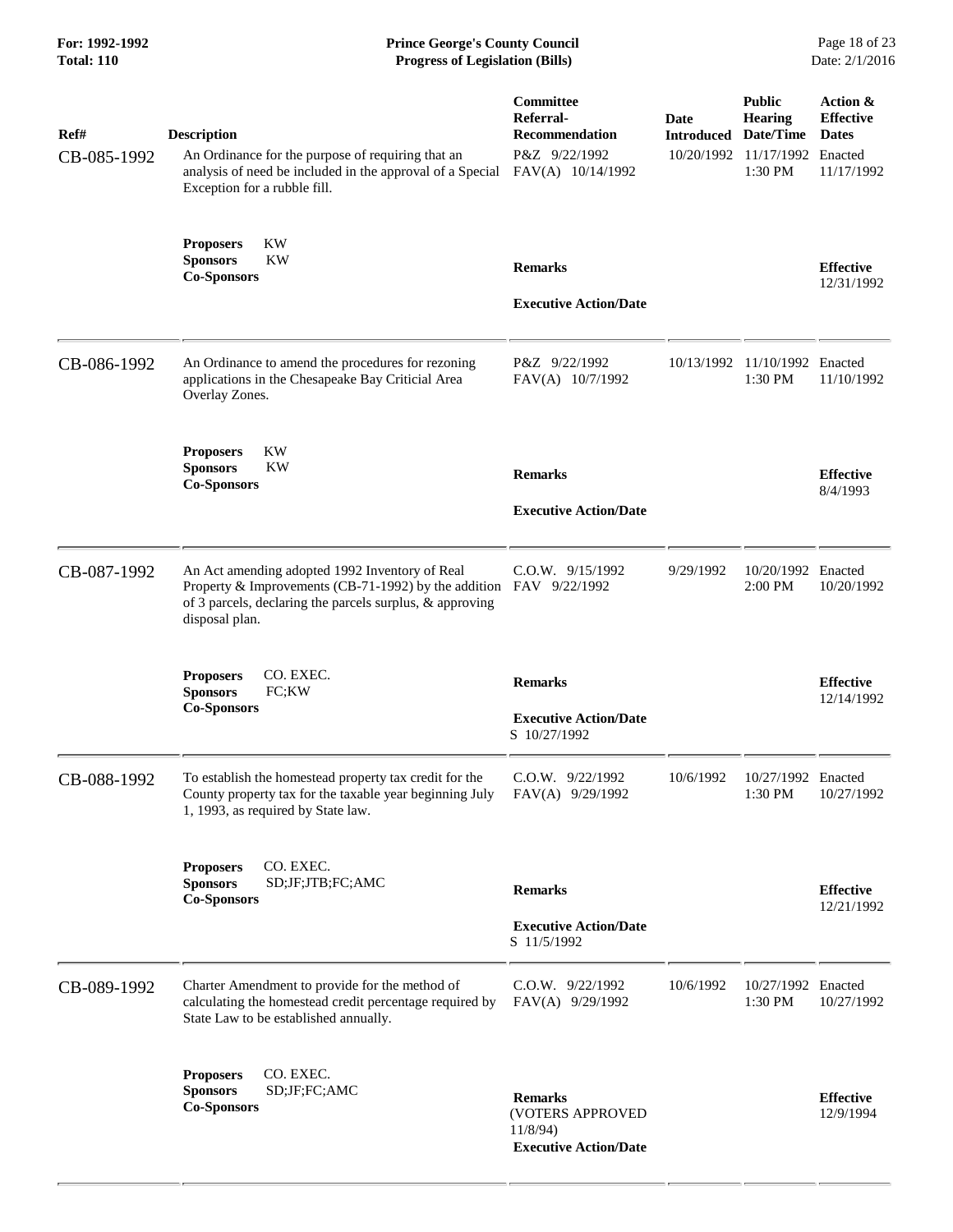| For: 1992-1992<br><b>Total: 110</b> | <b>Prince George's County Council</b><br><b>Progress of Legislation (Bills)</b>                                                                                                                                       |                                                                     |                                        |                                                                        | Page 19 of 23<br>Date: 2/1/2016                            |
|-------------------------------------|-----------------------------------------------------------------------------------------------------------------------------------------------------------------------------------------------------------------------|---------------------------------------------------------------------|----------------------------------------|------------------------------------------------------------------------|------------------------------------------------------------|
| Ref#<br>CB-090-1992                 | <b>Description</b><br>An Ordinance to eliminate ambiguities and conflicts in<br>Industrial Zones concerning motor freight facilities, other FAV(A) 9/29/1992<br>trucking operations, & warehousing, wholesaling, etc. | Committee<br>Referral-<br><b>Recommendation</b><br>C.O.W. 9/22/1992 | Date<br><b>Introduced</b><br>10/6/1992 | <b>Public</b><br>Hearing<br>Date/Time<br>10/27/1992 Enacted<br>1:30 PM | Action &<br><b>Effective</b><br><b>Dates</b><br>10/27/1992 |
|                                     | <b>Proposers</b><br>AMC<br>AMC<br><b>Sponsors</b><br><b>Co-Sponsors</b>                                                                                                                                               | <b>Remarks</b><br><b>Executive Action/Date</b>                      |                                        |                                                                        | <b>Effective</b><br>12/31/1992                             |
| CB-091-1992                         | An Ordinance concerning the approval of landscape<br>plans in conjunction with Special Exceptions and the<br>amendment of approved landscape plans.                                                                   | P&Z 9/29/1992<br>FAV(A) 10/14/1992                                  | 10/20/1992                             | 11/17/1992 Enacted<br>1:30 PM                                          | 11/17/1992                                                 |
|                                     | <b>RC</b><br><b>Proposers</b><br><b>Sponsors</b><br>RC<br><b>Co-Sponsors</b>                                                                                                                                          | <b>Remarks</b><br><b>Executive Action/Date</b>                      |                                        |                                                                        | <b>Effective</b><br>12/31/1992                             |
| CB-092-1992                         | An Ordinance authorizing Zoning Hearing Examiners to P&Z 9/29/1992<br>decide variances concurrently with Special Exceptions & FAV(A) 10/14/1992<br>limiting Board of Zoning Appeals' authority in such<br>cases.      |                                                                     |                                        | 10/27/1992 11/24/1992 Enacted<br>10:30 AM                              | 11/24/1992                                                 |
|                                     | <b>RC</b><br><b>Proposers</b><br><b>Sponsors</b><br>RC<br><b>Co-Sponsors</b>                                                                                                                                          | <b>Remarks</b><br><b>Executive Action/Date</b>                      |                                        |                                                                        | <b>Effective</b><br>12/31/1992                             |
| CB-093-1992                         | An Ordinance requiring traffic analysis in Surface<br>Mining Special Exception cases to be filed 60 days<br>before the Zoning Hearing Examiner's hearing.                                                             | P&Z 9/29/1992<br>FAV 10/14/1992                                     | 10/20/1992                             | 11/17/1992 Enacted<br>1:30 PM                                          | 11/17/1992                                                 |
|                                     | <b>KW</b><br><b>Proposers</b><br><b>Sponsors</b><br>KW;SM;FC;RC;JTB<br><b>Co-Sponsors</b>                                                                                                                             | <b>Remarks</b><br><b>Executive Action/Date</b>                      |                                        |                                                                        | <b>Effective</b><br>12/31/1992                             |
| CB-094-1992                         | An Act to consolidate the functions of the Commission<br>for Children and Youth and the Commission for Families. FAV(A) 10/7/1992                                                                                     | FP&GO 9/29/1992                                                     |                                        | 10/13/1992 11/10/1992 Enacted<br>1:30 PM                               | 11/10/1992                                                 |
|                                     | CO. EXEC.<br><b>Proposers</b><br><b>Sponsors</b><br>SD;JF;FC<br><b>Co-Sponsors</b>                                                                                                                                    | <b>Remarks</b><br><b>Executive Action/Date</b><br>S 11/20/1992      |                                        |                                                                        | <b>Effective</b><br>1/5/1993                               |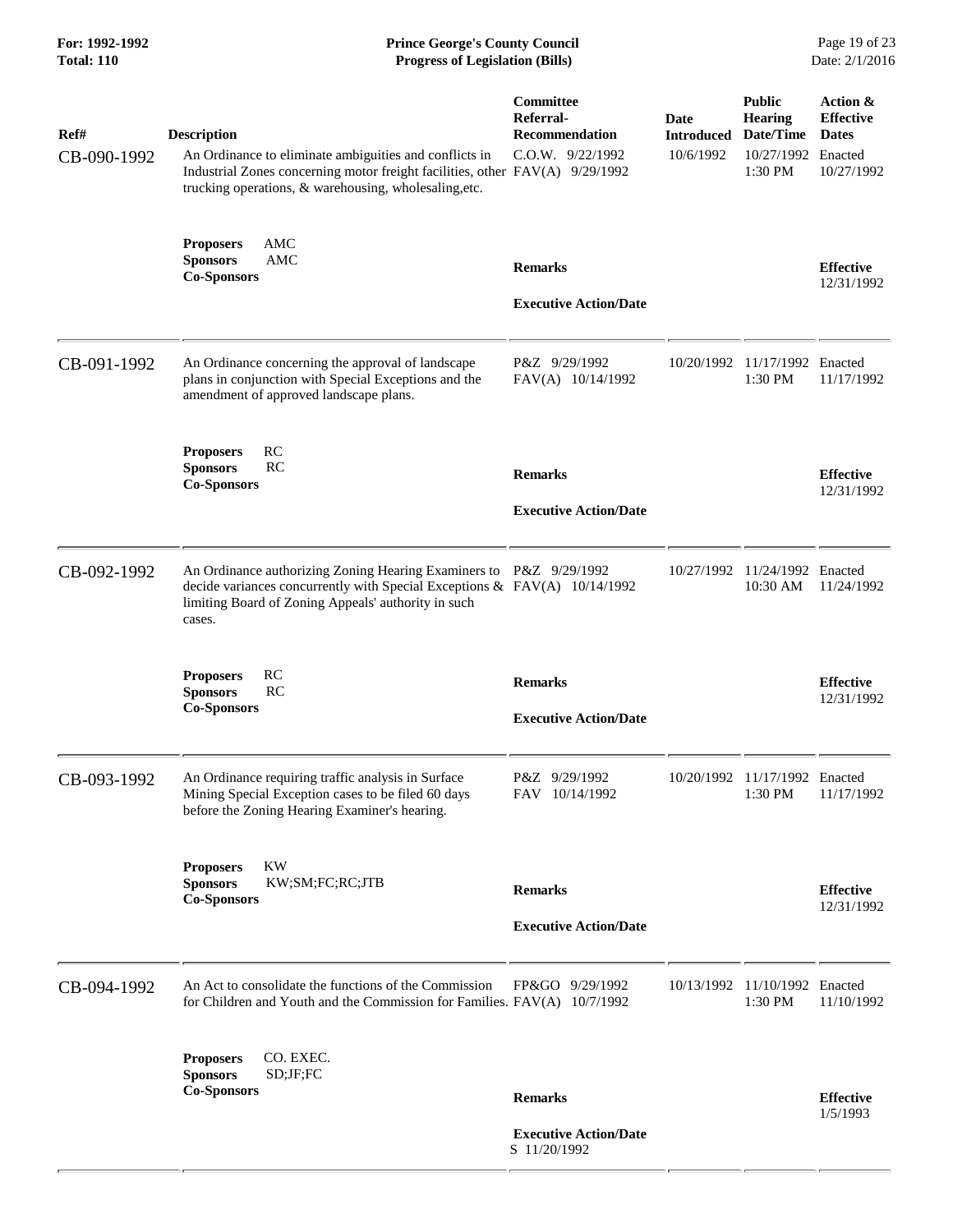### **For: 1992-1992 Prince George's County Council** Page 20 of 23<br> **Prince George's County Council** Page 20 of 23<br> **Progress of Legislation (Bills)** Date: 2/1/2016 **Total: 110 Progress of Legislation (Bills)**

| Ref#<br>CB-095-1992 | <b>Description</b><br>An Act to amend food service facilities regulations;<br>repealing certain obsolete provisions; clarifying<br>requirements re hazard analysis critical control point;etc.       | Committee<br>Referral-<br><b>Recommendation</b><br>FP&GO 9/29/1992<br>FAV(A) 10/7/1992                        | Date<br><b>Introduced Date/Time</b> | <b>Public</b><br><b>Hearing</b><br>10/27/1992 11/24/1992 Enacted<br>10:30 AM | Action &<br><b>Effective</b><br><b>Dates</b><br>11/24/1992 |
|---------------------|------------------------------------------------------------------------------------------------------------------------------------------------------------------------------------------------------|---------------------------------------------------------------------------------------------------------------|-------------------------------------|------------------------------------------------------------------------------|------------------------------------------------------------|
|                     | <b>Proposers</b><br>CO. EXEC.<br><b>Sponsors</b><br>AMC;FC<br><b>Co-Sponsors</b>                                                                                                                     | <b>Remarks</b><br><b>Executive Action/Date</b><br>S 12/7/1992                                                 |                                     |                                                                              | <b>Effective</b><br>1/22/1993                              |
| CB-096-1992         | An Act to increase the interest $&$ penalty on delinquent<br>hotel & motel taxes; provid- ing for placement of tax lien $FAV(A)$ 10/7/1992<br>on property of person failing to remit taxes due; etc. | FP&GO 9/29/1992                                                                                               |                                     | 10/13/1992 11/10/1992 Enacted<br>1:30 PM                                     | 11/10/1992                                                 |
|                     | CO. EXEC.<br><b>Proposers</b><br><b>Sponsors</b><br>FC;SD;HP;SM;JTB;RC<br><b>Co-Sponsors</b>                                                                                                         | <b>Remarks</b><br>(SEC. 1 OF BILL<br>RETROACTIVE TO<br>7/1/92<br><b>Executive Action/Date</b><br>S 11/20/1992 |                                     |                                                                              | <b>Effective</b><br>1/5/1993                               |
| CB-097-1992         | An Ordinance exempting certain mobile homes from the P&Z 9/29/1992<br>requirement for a Special Exception for replacement on<br>the same lot.                                                        | FAV 10/14/1992                                                                                                | 10/20/1992                          | 11/17/1992 Enacted<br>1:30 PM                                                | 11/17/1992                                                 |
|                     | <b>KW</b><br><b>Proposers</b><br><b>Sponsors</b><br>KW<br><b>Co-Sponsors</b>                                                                                                                         | <b>Remarks</b><br><b>Executive Action/Date</b>                                                                |                                     |                                                                              | <b>Effective</b><br>12/31/1992                             |
| CB-098-1992         | An Act to amend various Code provisions regarding<br>personnel matters, including noncompetitive methods of<br>filling vacant positions, and military & personal leave.                              | FP&GO 9/29/1992<br>NR 10/7/1992<br>C.O.W. 10/20/1992<br>FAV 10/20/1992                                        | 10/27/1992                          | 11/24/1992 Enacted<br>10:30 AM                                               | 11/24/1992                                                 |
|                     | CO. EXEC.<br><b>Proposers</b><br><b>Sponsors</b><br>AMC;HP<br><b>Co-Sponsors</b>                                                                                                                     | <b>Remarks</b><br>(SEE CR-103-1992)<br><b>Executive Action/Date</b><br>S 12/7/1992                            |                                     |                                                                              | <b>Effective</b><br>1/22/1993                              |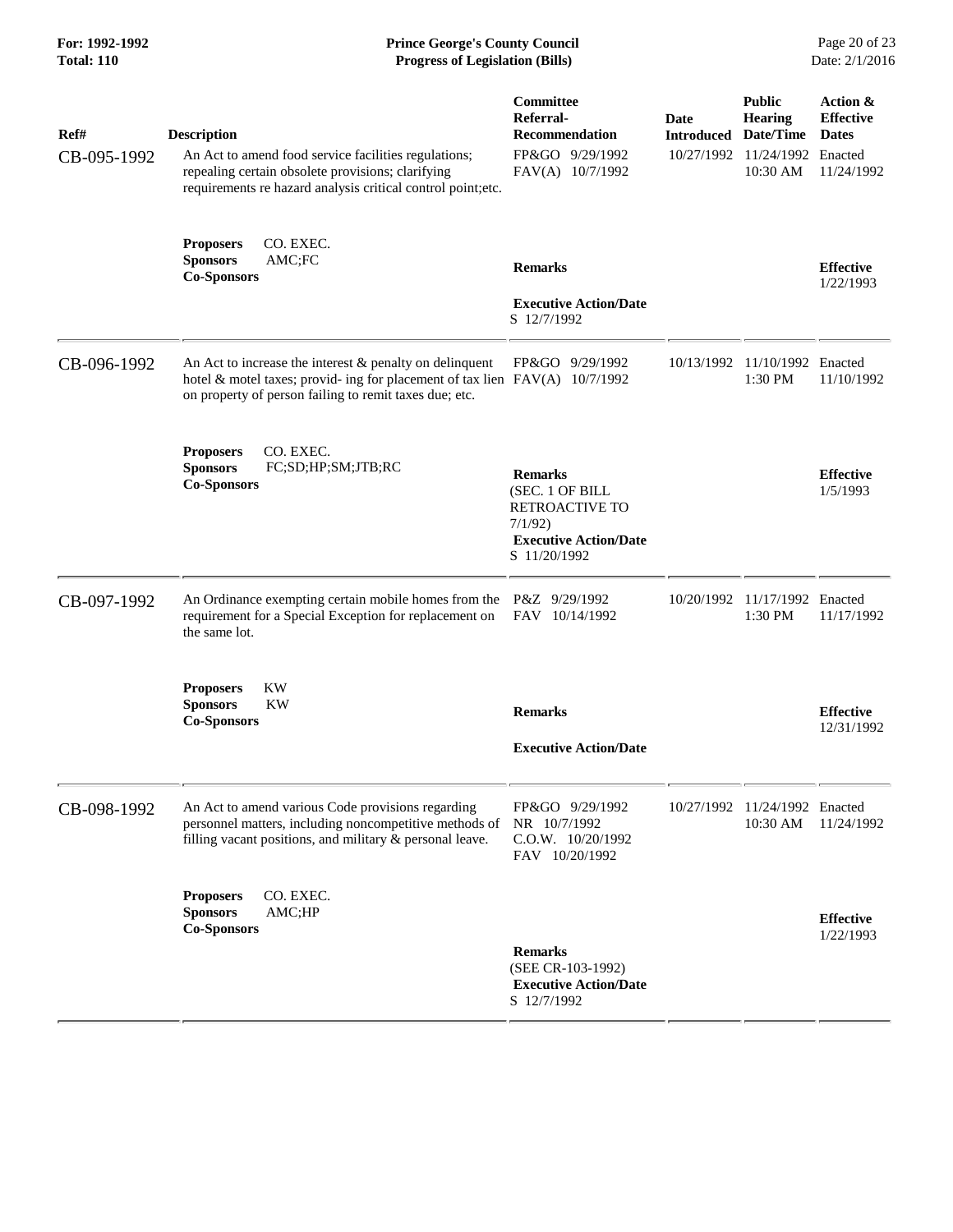**For: 1992-1992 Prince George's County Council** Page 21 of 23<br> **Prince George's County Council** Page 21 of 23<br> **Progress of Legislation (Bills)** Date: 2/1/2016 **Progress of Legislation (Bills)** 

| Ref#<br>CB-099-1992 | <b>Description</b><br>An Act defining $\&$ placing restrictions on receipt of<br>honoraria; amending provisions re membership, terms,<br>quorum, meetings, & duties of Ethics Board; & prohibited FAV(A) 10/20/1992<br>conduct. | Committee<br>Referral-<br><b>Recommendation</b><br>FP&GO 9/29/1992<br>$C.0.W.$ $10/20/1992$ | Date<br><b>Introduced Date/Time</b> | <b>Public</b><br><b>Hearing</b><br>10/27/1992 11/24/1992<br>1:30 PM | Action &<br><b>Effective</b><br><b>Dates</b><br>Enacted<br>11/24/1992 |
|---------------------|---------------------------------------------------------------------------------------------------------------------------------------------------------------------------------------------------------------------------------|---------------------------------------------------------------------------------------------|-------------------------------------|---------------------------------------------------------------------|-----------------------------------------------------------------------|
|                     | CO. EXEC.<br><b>Proposers</b><br><b>Sponsors</b><br>AMC;FC;KW;RC;SD;JTB<br><b>Co-Sponsors</b>                                                                                                                                   | <b>Remarks</b><br><b>Executive Action/Date</b><br>S 12/7/1992                               |                                     |                                                                     | <b>Effective</b><br>1/22/1993                                         |
| CB-100-1992         | An Act to authorize and empower the County to issue and C.O.W. 10/6/1992<br>sell \$25,000,000 worth of General Obligation<br>Stormwater Management Bonds.                                                                       | FAV 10/13/1992                                                                              | 10/20/1992                          | 11/17/1992<br>1:30 PM                                               | Enacted<br>11/17/1992                                                 |
|                     | CO. EXEC.<br><b>Proposers</b><br>FC;RC;SD<br><b>Sponsors</b><br><b>Co-Sponsors</b>                                                                                                                                              | <b>Remarks</b><br><b>Executive Action/Date</b><br>S 11/30/1992                              |                                     |                                                                     | <b>Effective</b><br>1/15/1993                                         |
| CB-101-1992         | An Ordinance to clarify and make minor changes to the<br>Chesapeake Bay Critical Area Overlay Zones &<br><b>Conservation Manual.</b>                                                                                            | P&Z 10/6/1992<br>FAV(A) 10/13/1992<br>P&Z 10/27/1992                                        |                                     |                                                                     | Recommit<br>10/27/1992                                                |
|                     | CO. EXEC.<br><b>Proposers</b><br><b>Sponsors</b><br><b>Co-Sponsors</b>                                                                                                                                                          | <b>Remarks</b><br><b>Executive Action/Date</b>                                              |                                     |                                                                     | <b>Effective</b>                                                      |
| CB-102-1992         | An Act to clarify and make minor changes to the<br>Building Code provisions for the Chesapeake Bay<br>Critical Areas re permits, grading, and stormwater<br>management.                                                         | P&Z 10/6/1992<br>FAV(A) 10/13/1992                                                          | 10/27/1992                          | 11/24/1992 Enacted<br>1:30 PM                                       | 11/24/1992                                                            |
|                     | CO. EXEC.<br><b>Proposers</b><br>AMC;FC;JTB;RC;SD<br><b>Sponsors</b><br><b>Co-Sponsors</b>                                                                                                                                      | <b>Remarks</b><br><b>Executive Action/Date</b><br>S 12/7/1992                               |                                     |                                                                     | <b>Effective</b><br>6/2/1993                                          |
| CB-103-1992         | An Act amending the Subdivision Regulations to make<br>certain clarifying amendments and minor changes to the<br>provisions concerning the Chesapeake Bay Critical Area.                                                        | P&Z 10/6/1992<br>FAV 10/13/1992                                                             | 10/20/1992                          | 11/24/1992 Enacted<br>1:30 PM                                       | 11/24/1992                                                            |
|                     | CO. EXEC.<br><b>Proposers</b><br>RC;FC;SD;KW<br><b>Sponsors</b><br><b>Co-Sponsors</b>                                                                                                                                           | <b>Remarks</b>                                                                              |                                     |                                                                     | <b>Effective</b><br>6/2/1993                                          |

 **Executive Action/Date** S 12/7/1992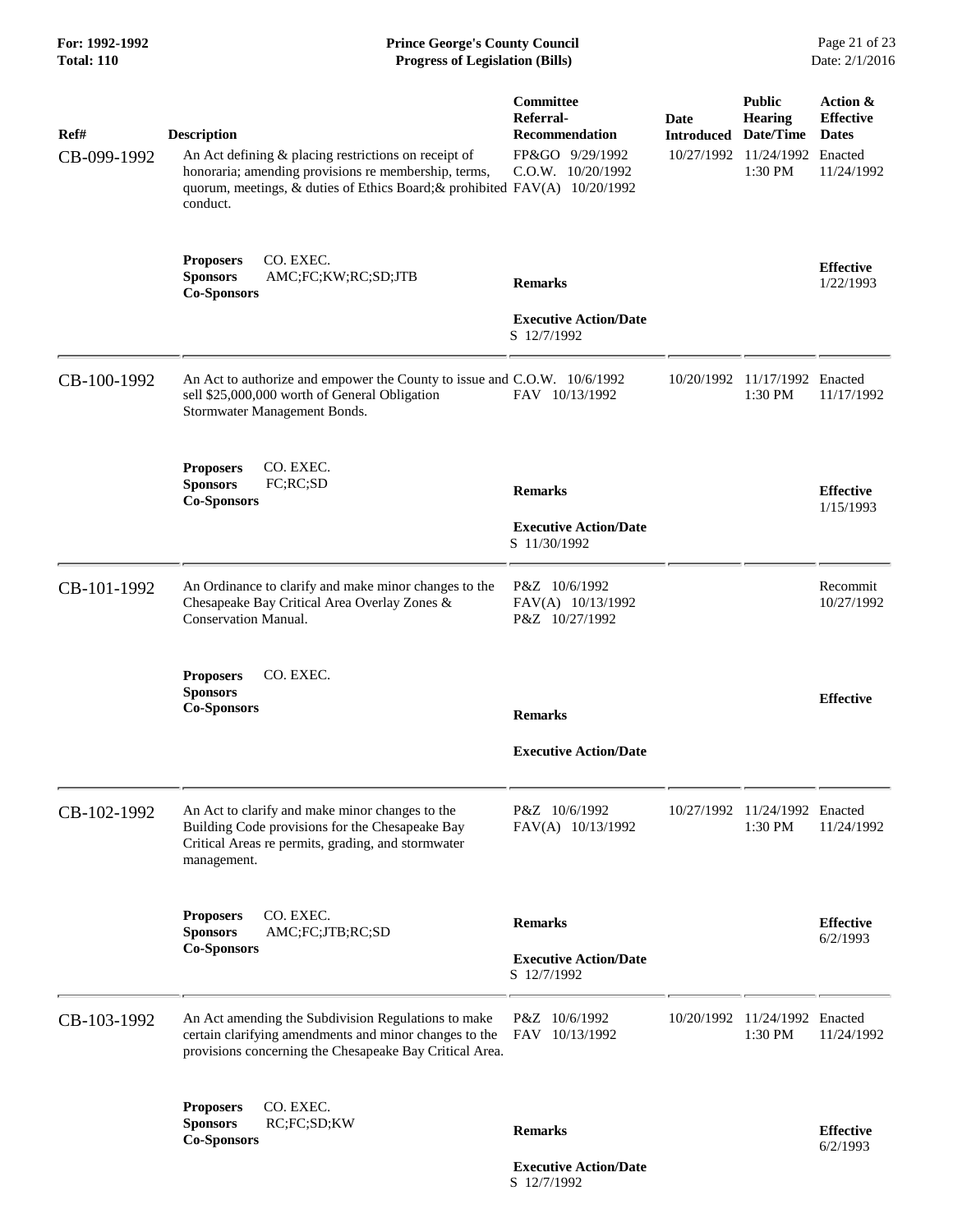**For: 1992-1992 Prince George's County Council** Page 22 of 23<br> **Prince George's County Council** Page 22 of 23<br> **Progress of Legislation (Bills)** Date: 2/1/2016 **Total: 110 Progress of Legislation (Bills)** 

| Ref#        | <b>Description</b>                                                                                                                                                                                        | Committee<br>Referral-<br><b>Recommendation</b>                | Date       | <b>Public</b><br><b>Hearing</b><br><b>Introduced Date/Time Dates</b> | Action &<br><b>Effective</b>   |
|-------------|-----------------------------------------------------------------------------------------------------------------------------------------------------------------------------------------------------------|----------------------------------------------------------------|------------|----------------------------------------------------------------------|--------------------------------|
| CB-104-1992 | An Ordinance to clarify and make minor changes to the<br>Chesapeake Bay Critical Area Overlay Zones and<br>Conservation Manual re impervious surface coverage.                                            | P&Z 10/6/1992<br>FAV(A) 10/13/1992                             | 10/27/1992 | 11/24/1992 Enacted<br>1:30 PM                                        | 11/24/1992                     |
|             | CO. EXEC.<br><b>Proposers</b><br>AMC;RC;FC;SD;JTB<br><b>Sponsors</b><br><b>Co-Sponsors</b>                                                                                                                | <b>Remarks</b><br><b>Executive Action/Date</b>                 |            |                                                                      | <b>Effective</b><br>6/2/1993   |
| CB-105-1992 | An Act re the Chesapeake Bay Critical Area to make<br>certain clarifying amendments and adding a definition to<br>the Antilitter and Weed Ordinance.                                                      | P&Z 10/6/1992<br>FAV 10/13/1992                                | 10/27/1992 | 11/24/1992 Enacted<br>1:30 PM                                        | 11/24/1992                     |
|             | CO. EXEC.<br><b>Proposers</b><br><b>Sponsors</b><br>FC;AMC<br><b>Co-Sponsors</b>                                                                                                                          | <b>Remarks</b><br><b>Executive Action/Date</b><br>S 12/7/1992  |            |                                                                      | <b>Effective</b><br>6/2/1993   |
| CB-106-1992 | An Act to adopt revised Woodland Conserva-tion &<br>Tree Preservation Policy Document; to add/revise<br>definitions re site develop- ment; to amend fee schedule<br>for permits.                          | P&Z 10/6/1992<br>FAV(A) 10/21/1992                             |            | 10/27/1992 11/24/1992 Enacted<br>10:30 AM                            | 11/24/1992                     |
|             | CO. EXEC.<br><b>Proposers</b><br><b>Sponsors</b><br>FC;AMC;HP;JTB;SD<br><b>Co-Sponsors</b>                                                                                                                | <b>Remarks</b><br><b>Executive Action/Date</b><br>S 12/17/1992 |            |                                                                      | <b>Effective</b><br>2/1/1993   |
| CB-107-1992 | An Ordinance re Woodland Conservation and Tree<br>Preservation to revise a definition; add submittal<br>requirement for R-P-C Zone; modify req. findings to<br>approve a CDZ.                             | P&Z 10/6/1992<br>FAV(A) 10/21/1992                             |            | 10/27/1992 11/24/1992 Enacted<br>10:30 AM                            | 11/24/1992                     |
|             | CO. EXEC.<br><b>Proposers</b><br>FC;AMC;RC;JTB<br><b>Sponsors</b><br><b>Co-Sponsors</b>                                                                                                                   | <b>Remarks</b><br><b>Executive Action/Date</b>                 |            |                                                                      | <b>Effective</b><br>12/31/1992 |
| CB-108-1992 | An Act re Woodland Conservation and Tree Preservation P&Z 10/6/1992<br>for the purpose of amending Subdivision Regulations to HELD 10/14/1992<br>revise a defi- nition & modify final plat submittal req. |                                                                |            |                                                                      |                                |
|             | CO. EXEC.<br><b>Proposers</b><br><b>Sponsors</b><br><b>Co-Sponsors</b>                                                                                                                                    | <b>Remarks</b>                                                 |            |                                                                      | <b>Effective</b>               |

 **Executive Action/Date**